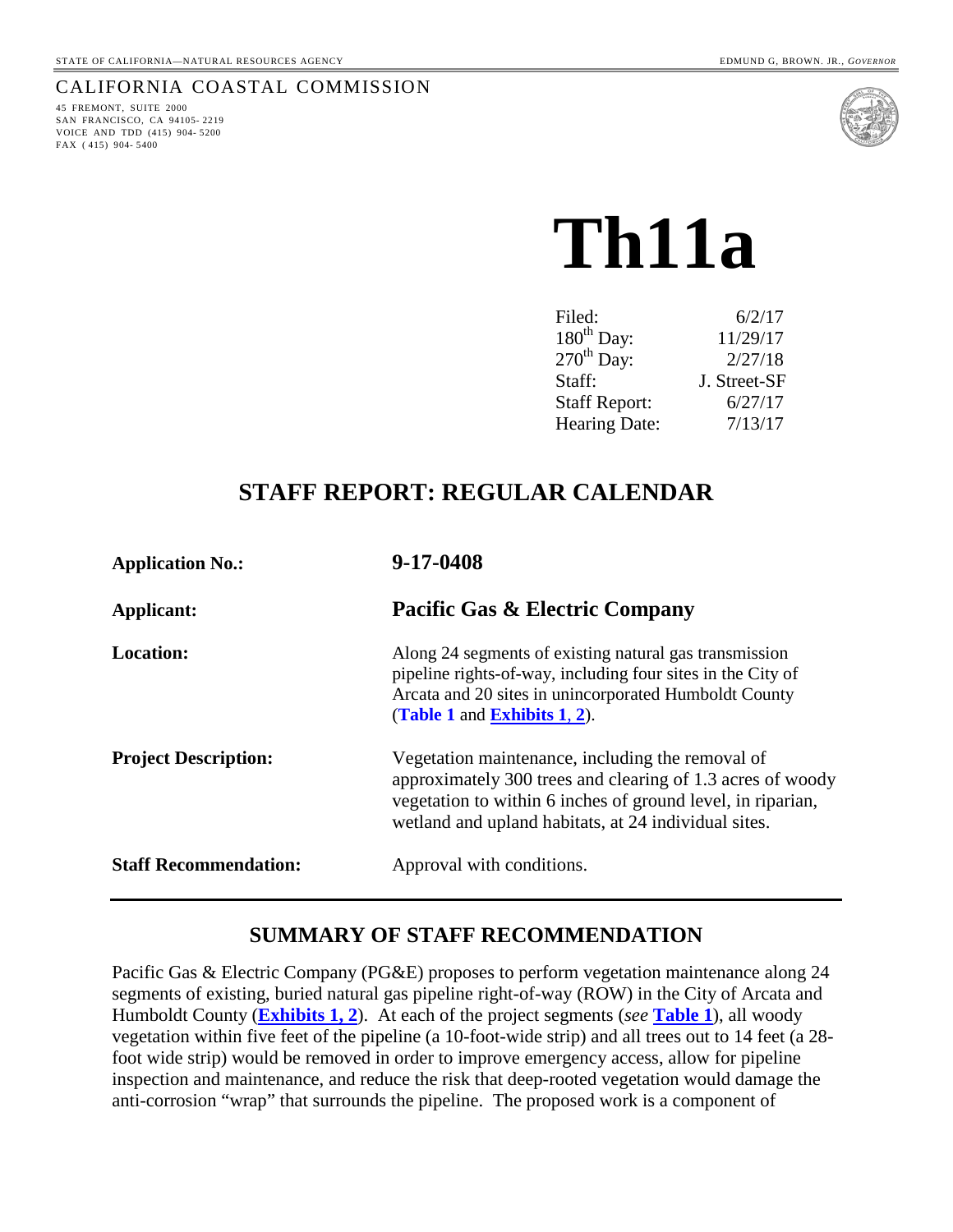PG&E's statewide Community Pipeline Safety Initiative (CPSI), and is necessary to address pipeline safety concerns and improve emergency access in accordance with utility standards and federal law. The proposed project qualifies as a repair and maintenance activity. Although certain types of repair and maintenance projects are exempt from coastal development permit (CDP) requirements, the Commission's adopted 1978 guidelines on such projects (*Repair, Maintenance and Utility Hookup Exclusions from Permit Requirements*) indicate that a CDP is required for the removal of trees greater than 12 inches in diameter at breast height (dbh) and more than 500 square feet of brush, while Section 13252 of the Commission's regulations requires a CDP for repair and maintenance activities that are located in environmentally sensitive habitat areas (ESHA) and include the placement or removal of solid material and/or the presence of mechanized equipment. A significant portion of the proposed vegetation removal would be located within ESHA, and would involve the removal of solid material (i.e., vegetation), and the clearing of large trees ( $\geq 12$  inches dbh) and areas of brush in excess of 500 square feet. While a CDP is therefore required, the Commission is limited to reviewing whether the proposed *method*  of repair or maintenance is consistent with the Chapter 3 policies of the Coastal Act.

The key Coastal Act issues raised by this project are the potential for adverse impacts to environmentally sensitive habitat areas (ESHA), wetlands, coastal streams and sensitive species. In total, the project would result in the clearing of 1.15 acres of riparian vegetation and 0.055 acres of wetland vegetation in ESHA, as well as the removal of 83 riparian trees and 149 large conifers. The project could directly or indirectly affect multiple rare and sensitive plant and wildlife species and nesting birds. Many of the project sites are also in close proximity to coastal streams and waterways supporting rare and sensitive anadromous fish species. To avoid and minimize these impacts, Commission staff recommends several special conditions designed to protect sensitive habitats and species. **Special Conditions [3](#page-4-0)**, **[4](#page-5-0)**, **[6](#page-6-0)**, and **[11](#page-8-0)** require preconstruction surveys to identify sensitive plants and animals, implementation of avoidance and protective measures (e.g., buffers), and the strict adherence to project work area boundaries and the submitted project description. **[Special Condition 5](#page-6-1)** requires biological monitoring to prevent impacts to sensitive species during project construction. **[Special Condition 7](#page-6-2)** requires preparation of a Habitat Mitigation Plan which provides for: (a) restoration (invasive species removal and native plant replanting) of riparian and wetland habitats, at 3:1 and 4:1 ratios, respectively, to compensate for project impacts to these ESHAs; (b) new planting of native trees, at a 3:1 ratio of planting to removal, to compensate for the removal of riparian trees and large conifers; and (c) establishing performance standards and a 5-year monitoring program. **[Special](#page-7-0)  [Condition 8](#page-7-0)** requires measures to minimize the disturbance of coastal stream habitat and avoid impacts to listed fish species. **[Special Condition 9](#page-8-1)** requires the submittal and implementation of a Spill Prevention and Response Plan to protect against the discharge of all hazardous substances into the surrounding environment. **[Special Condition 10](#page-8-2)** provides for the protection of cultural and archaeological resources should they be encountered at project sites. Staff recommends the Commission find the repair work, as conditioned, consistent with the habitat, wetlands, water quality, and other policies of the Coastal Act.

Commission staff recommends **approval** of coastal development permit application 9-17-0408, as conditioned. The motion and resolution are on Page 4 of this report. The standard of review for this coastal development permit application is the Chapter 3 policies of the Coastal Act.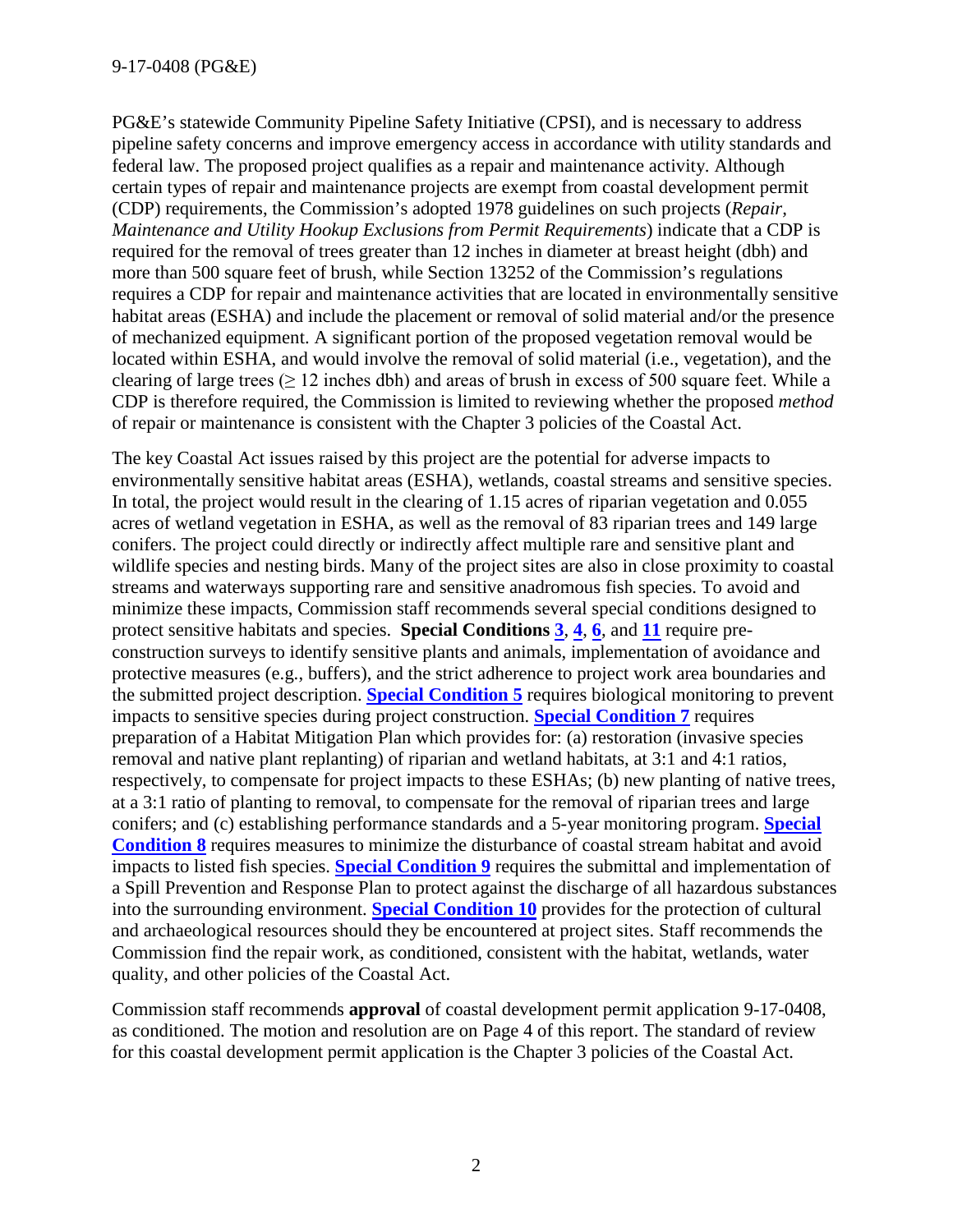# **TABLE OF CONTENTS**

|  | C. PERMIT AUTHORITY, EXTRAORDINARY METHODS OF REPAIR AND MAINTENANCE 15 |  |
|--|-------------------------------------------------------------------------|--|
|  |                                                                         |  |
|  |                                                                         |  |
|  |                                                                         |  |
|  |                                                                         |  |
|  |                                                                         |  |
|  |                                                                         |  |
|  |                                                                         |  |

# **APPENDICES**

[Appendix A](#page-27-0) – Substantive File Documents

Appendix  $\overline{B}$  – Applicant's Proposed Avoidance and Minimization Measures (AMMs) for Streams, Waterways and Anadromous Fish Incorporated into Special Condition 7.

# **EXHIBITS**

Exhibit 1 – [Project Locations](https://documents.coastal.ca.gov/reports/2017/7/th11a/th11a-7-2017-exhibits.pdf) Exhibit 2 – [Project Work](https://documents.coastal.ca.gov/reports/2017/7/th11a/th11a-7-2017-exhibits.pdf) Sites Exhibit 3 – [Applicant's Proposed Avoidance and Minimization Measures](https://documents.coastal.ca.gov/reports/2017/7/th11a/th11a-7-2017-exhibits.pdf) Exhibit 4 – [Applicant's Proposed Cultural Resource Protection Measures](https://documents.coastal.ca.gov/reports/2017/7/th11a/th11a-7-2017-exhibits.pdf)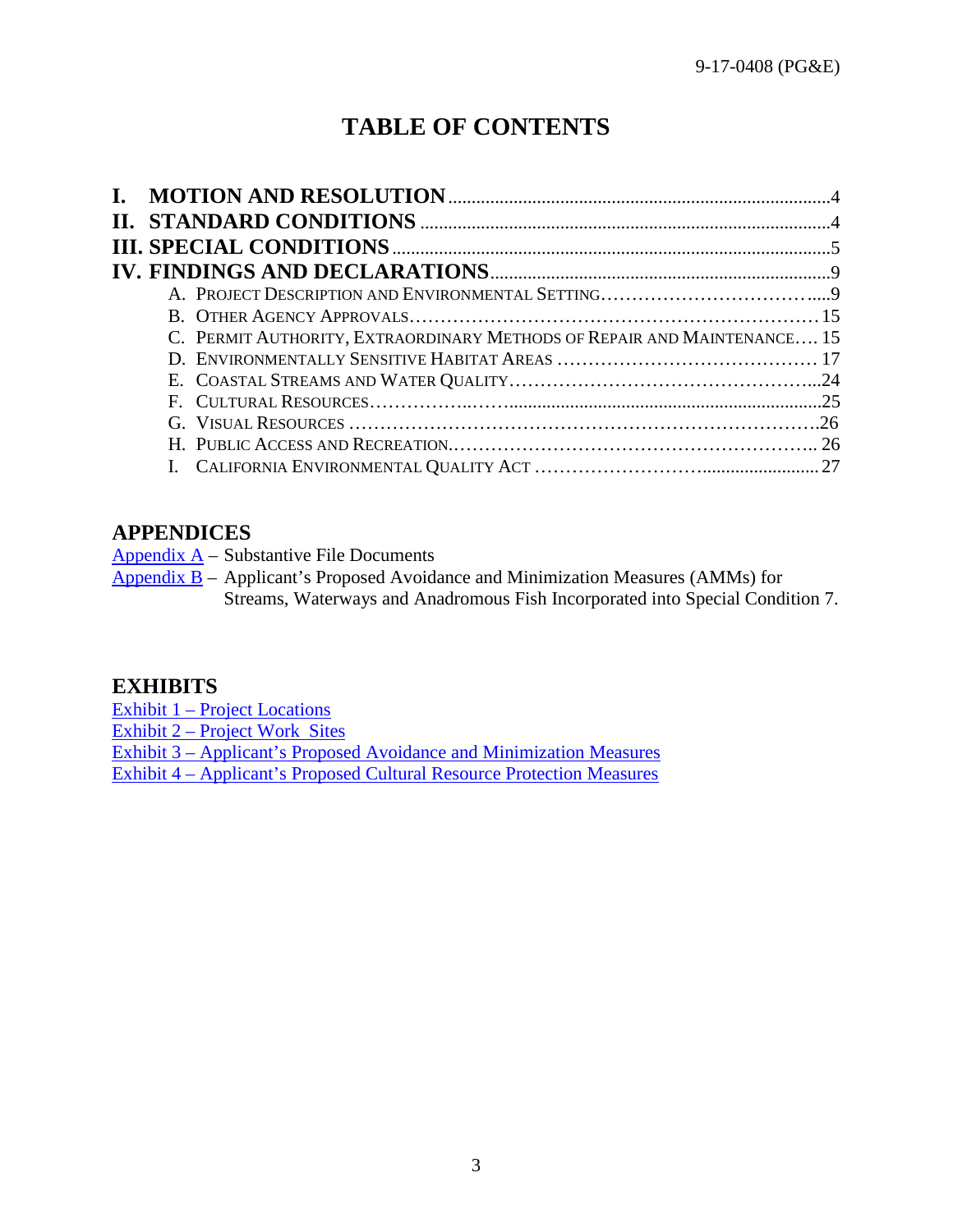# <span id="page-3-0"></span>**I. MOTION AND RESOLUTION**

#### **Motion:**

*I move that the Commission approve Coastal Development Permit 9-17-0408 subject to conditions set forth in the staff recommendation.*

Staff recommends a **YES** vote on the foregoing motion. Passage of this motion will result in approval of the permit amendment as conditioned and adoption of the following resolution and findings. The motion passes only by affirmative vote of a majority of Commissioners present.

#### **Resolution:**

*The Commission hereby approves the Coastal Development Permit 9-17-0408 and adopts the findings set forth below on grounds that the development as conditioned will be in conformity with the policies of Chapter 3 of the Coastal Act and will not prejudice the ability of the local government having jurisdiction over the area to prepare a Local Coastal Program conforming to the provisions of Chapter 3. Approval of the permit complies with the California Environmental Quality Act because either 1) feasible mitigation measures and/or alternatives have been incorporated to substantially lessen any significant adverse effects of the development on the environment, or 2) there are no further feasible mitigation measures or alternatives that would substantially lessen any significant adverse impacts of the amended development on the environment.*

# <span id="page-3-1"></span>**II. STANDARD CONDITIONS**

This permit is granted subject to the following standard conditions:

- **1. Notice of Receipt and Acknowledgment**. The permit is not valid and development shall not commence until a copy of the permit, signed by SCE or authorized agent, acknowledging receipt of the permit and acceptance of the terms and conditions, is returned to the Commission office.
- **2. Expiration**. If development has not commenced, the permit will expire two years from the date on which the Commission voted on the application. Development shall be pursued in a diligent manner and completed in a reasonable period of time. Application for extension of the permit must be made prior to the expiration date.
- **3. Interpretation**. Any questions of intent of interpretation of any condition will be resolved by the Executive Director or the Commission.
- **4. Assignment**. The permit may be assigned to any qualified person, provided assignee files with the Commission an affidavit accepting all terms and conditions of the permit.
- **5. Terms and Conditions Run with the Land**. These terms and conditions shall be perpetual, and it is the intention of the Commission and SCE to bind all future owners and possessors of the subject property to the terms and conditions.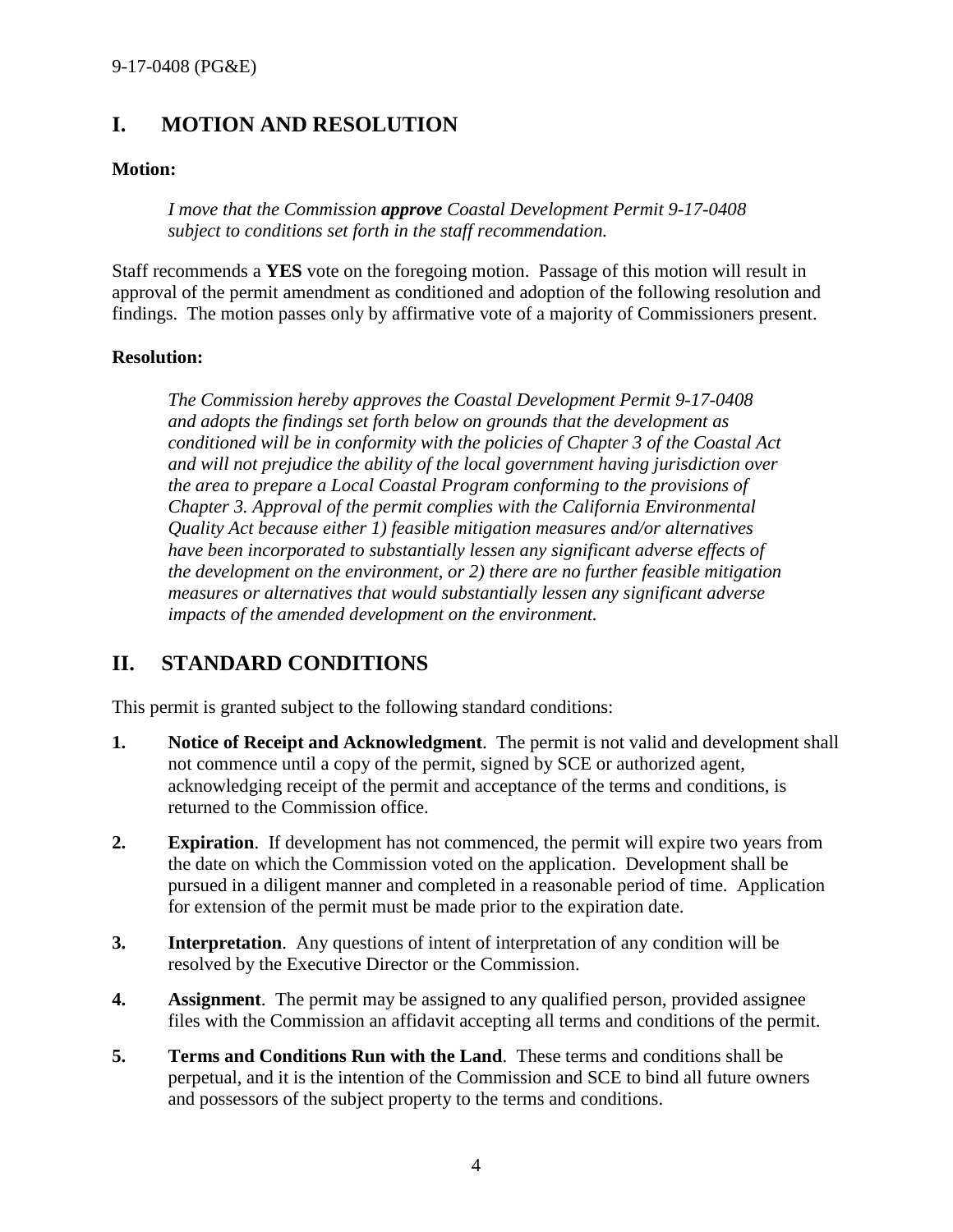# <span id="page-4-1"></span>**III. SPECIAL CONDITIONS**

This permit is granted subject to the following special conditions:

- 1. **Other Permits and Approvals.** PRIOR TO THE COMMENCEMENT OF PROJECT ACTIVITIES, the Permittee shall provide to the Executive Director copies of all other local, state, and federal permits required to perform project-related work, or evidence that no permits are required. These permits and approvals include:
	- (1) City of Arcata Encroachment and Tree Removal Permits;
	- (2) County of Humboldt Encroachment and Tree Removal Permits;
	- (3) California Department of Transportation Encroachment Permits.

Any changes to the approved project required by these agencies shall be reported to the Executive Director. No changes to the approved project shall occur without a Commission amendment to this CDP unless the Executive Director determines that no amendment is legally required.

- <span id="page-4-2"></span>2. **Project Biologist – Qualifications and Responsibilities.** PRIOR TO THE COMMENCEMENT OF PROJECT ACTIVITIES**,** the Permittee shall appoint one or more Biologists to implement mitigation measures of the approved project. The Biologist(s) are to be approved by the Executive Director and must meet the following minimum qualifications:
	- (1) At least a bachelor's degree in biological sciences, zoology, botany, ecology, or a closely related field;
	- (2) At least three years of experience in field biology or current certification through a nationally recognized biological society, such as the Ecological Society of America or The Wildlife Society; and,
	- (3) At least one year of field experience with biological resources found in or near the project area.

The Biologist(s) shall be responsible for conducting pre-project surveys and on-site monitoring and overseeing the implementation of all mitigation measures as described in **Special Conditions [3](#page-4-0)**, **[4](#page-5-0)**, **[5](#page-6-1)** and **[6](#page-6-0)**.

- <span id="page-4-0"></span>3. **Sensitive Habitat Protection**. The Permittee shall ensure that the approved Biologist(s) conducts and implements the following before and during any project activities involving mobilization, ground disturbance, vegetation clearing, or any other repair and maintenance activities that could adversely affect environmentally sensitive habitat areas, wetlands, or their associated biological resources:
	- (1) *Project Limits*. Project activities and equipment shall be limited to existing access roads and trails, pads, disturbed areas, and unvegetated areas to the maximum extent feasible. Project limit boundaries shall be shown on all project maps and drawings and clearly marked in the field prior to project activities, and work outside these limits shall be avoided during construction. All personnel shall be instructed not to perform any activities beyond the project limit boundaries.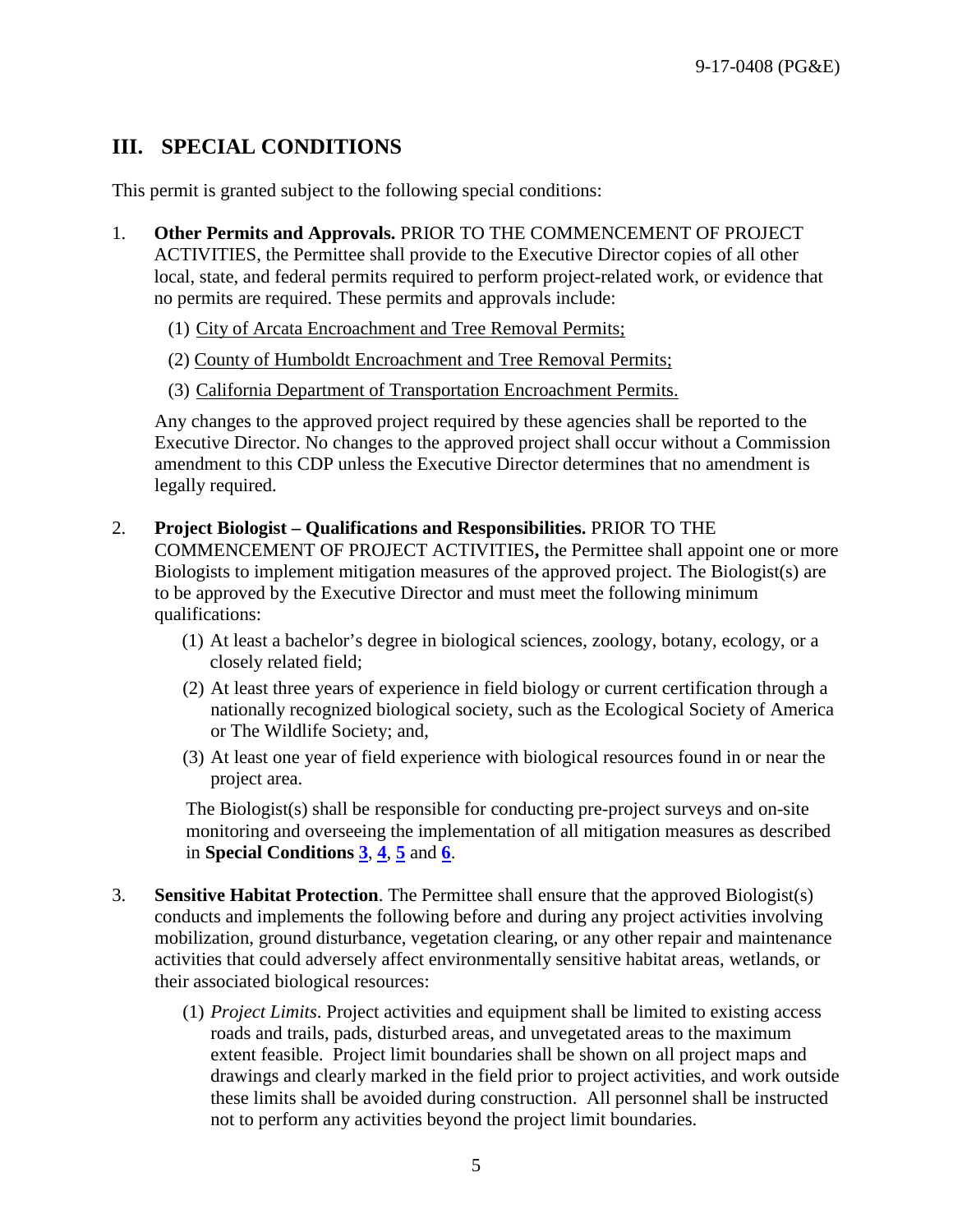- (2) Sensitive habitats to be avoided on and near the site of planned project activities shall be clearly identified prior to the start of those activities. These resources include:
	- **Areas containing riparian vegetation**
	- Wetlands and areas containing wetland vegetation
	- Streams and watercourses
	- Native vegetation

These habitats shall be avoided to the maximum extent possible. At all sites, vegetation removal shall be limited to the amounts, locations, and individual trees identified in the Permittee's submitted CDP application.

(3) Conduct worker training to identify the location and types of sensitive biological resources on and near the project sites and the measures to be taken to avoid and reduce adverse effects on those resources.

#### <span id="page-5-0"></span>4. **Pre-Construction Biological Surveys & Sensitive Species Protection**.

- A. NO MORE THAN 30 DAYS PRIOR TO COMMENCEMENT OF VEGETATION REMOVAL ACTIVITIES at a given project site, the Project Biologist(s) shall conduct focused surveys of all proposed vegetation removal, staging and access areas, and within a 300-foot buffer around these areas, for the presence of sensitive plant and wildlife species that might reasonably be expected to occur based on known habitat requirements or previous sightings. Sensitive species are defined as (i) state and federally-listed endangered, threatened, and candidate species; (ii) California species of special concern; (iii) fully protected or "special animal" species in California, and (iv) plants that are considered rare, endangered or of limited distribution by the California Department of Fish and Wildlife and California Native Plant Society (CRPR Ranks 1 and 2).
- B. PRIOR TO THE COMMENCEMENT OF THE SURVEYS, the Permittee shall submit, for the Executive Director's review and approval, a Survey Plan identifying the species with potential to occur and describing the proposed survey methodology for each project site. Survey methodologies shall reflect the best available science and expert agency (e.g., CDFW, USFWS) protocols or recommendations for relevant species, and shall be sufficient to determine the presence/absence of the species at a given site.
- C. If sensitive species are determined to be present at a site, the Permittee shall implement the following requirements:
	- (1) Adjust or limit project work areas, access routes and project timing to avoid impacts to individuals or colonies of sensitive species to the maximum extent feasible;
	- (2) If sensitive plant species are identified during the surveys, the locations of individual plants shall be marked/flagged on project plans and in the field, and a 25 foot buffer shall be established around the plants. If the required vegetation removal does not allow for a 25-foot buffer, the maximum possible buffer shall be used along with the implementation of additional protective measures, such as the erection of fencing or barriers between the sensitive plant species and project work areas. In addition, a qualified biological monitor shall be present on-site during all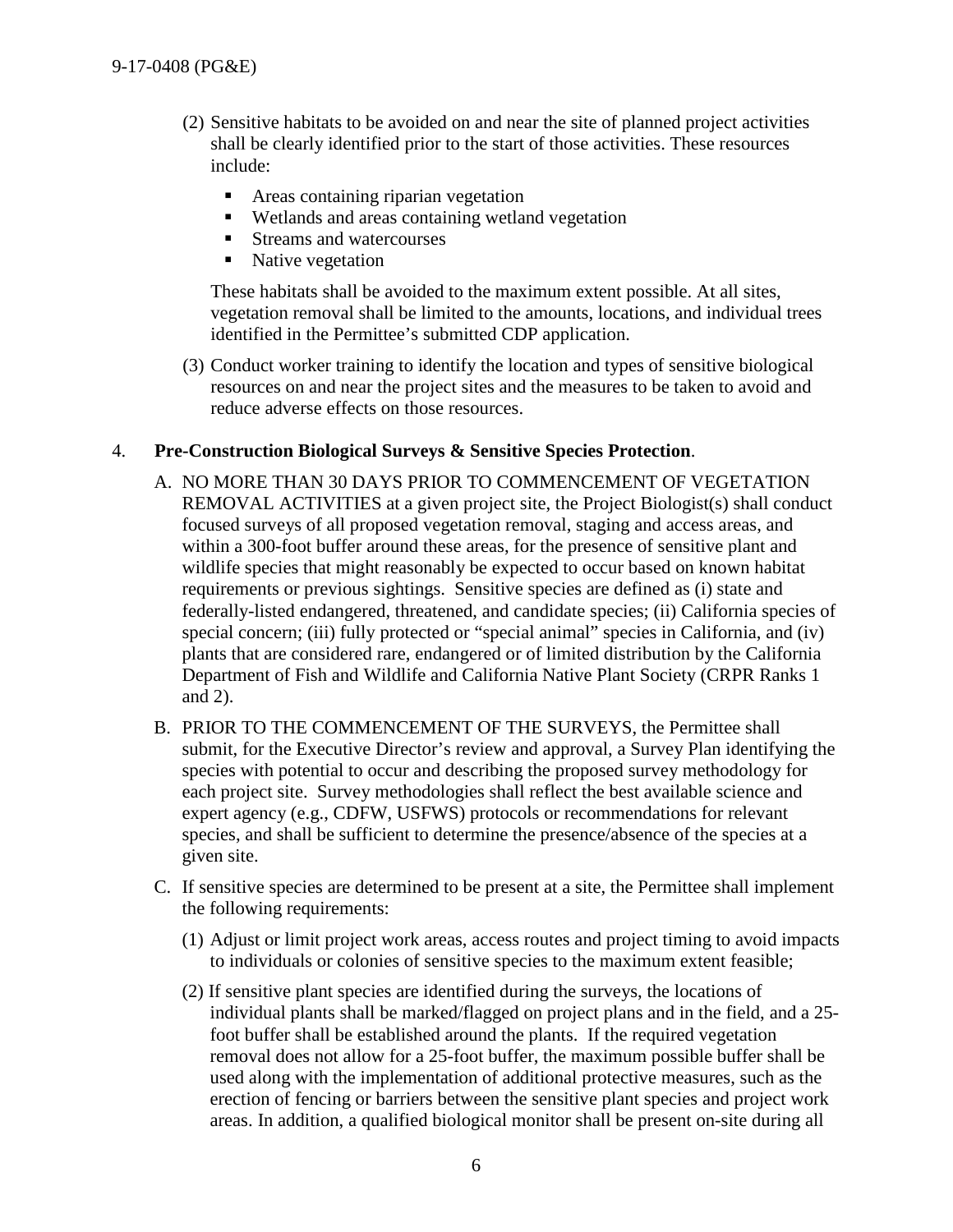vegetation removal activities to ensure that these species are not harmed during the project (see **[Special Condition 5](#page-6-1)**).

- (3) Where impacts to sensitive plant species are unavoidable, the Permittee shall develop and implement a sensitive plant species restoration program, using seeds and/or salvaged plants from the affected individuals or colonies to the extent feasible, to restore the affected species to the project area. The sensitive species restoration program shall be submitted to the Executive Director for review and approval, and incorporated into the Habitat Mitigation Plan required under **[Special](#page-6-2)  [Condition 7.](#page-6-2)**
- (4) At work project sites where sensitive wildlife species are identified as present in the project area, the Permittee shall use appropriate barriers to movement (e.g., construction fencing or barricades) or setbacks to minimize wildlife movement into active construction areas.
- <span id="page-6-1"></span>5. **On-Site Biological Monitoring.** The Project Biologist(s) shall be present at active project work sites during all project activities involving vegetation clearing and the use of trucks or heavy equipment. The Biologist shall perform daily surveys of the project site(s) prior to the start of work to check for the presence of sensitive wildlife species. If a sensitive species is detected during one of these daily surveys, project activities shall not commence until the individual or group has left the area. During project activities, the biological observer shall monitor for the presence of sensitive wildlife in or near the project area. At project sites or in situations where a single observer cannot reasonably provide coverage of the entire active work area, additional observers shall be provided. The observer(s) shall have the appropriate safety and monitoring equipment adequate to conduct their activities. For monitoring purposes, the observer(s) shall establish an avoidance zone that encompasses the entire active work site and no less than a 25-foot buffer around the work site. The observer(s) shall have the authority to temporarily halt any project activity that could result in harm to a sensitive species entering within the avoidance zone, and to suspend those activities until the animal has left the area.
- <span id="page-6-0"></span>6. **Protection of Breeding and Nesting Birds.** All project activities shall occur outside of the bird breeding season (February 15 through August 31) to the maximum extent feasible. If project activities between February 15 and August 31 cannot be avoided, within one week of the commencement of any new project activity, the Project Biologist(s) shall conduct nesting surveys at all sites where such activities would occur, and within a 500-foot radius of these sites. If breeding is observed or active nests located, no project activities or other disturbance shall occur within 300 feet (500 feet for raptors) of the breeding habitat or nests until any young birds have fledged and left the area.

# <span id="page-6-2"></span>7. **Habitat Mitigation Plan**. PRIOR TO THE COMMENCEMENT OF PROJECT

ACTIVITIES, the Permittee shall submit to the Executive Director for review and approval a Habitat Mitigation Plan that describes a compensatory mitigation program addressing the losses of riparian and wetland habitat, riparian woodland trees, and large conifer trees associated with the proposed project. The Mitigation Plan may be directly implemented by the Permittee or by a separate entity receiving funding from the Permittee, or a combination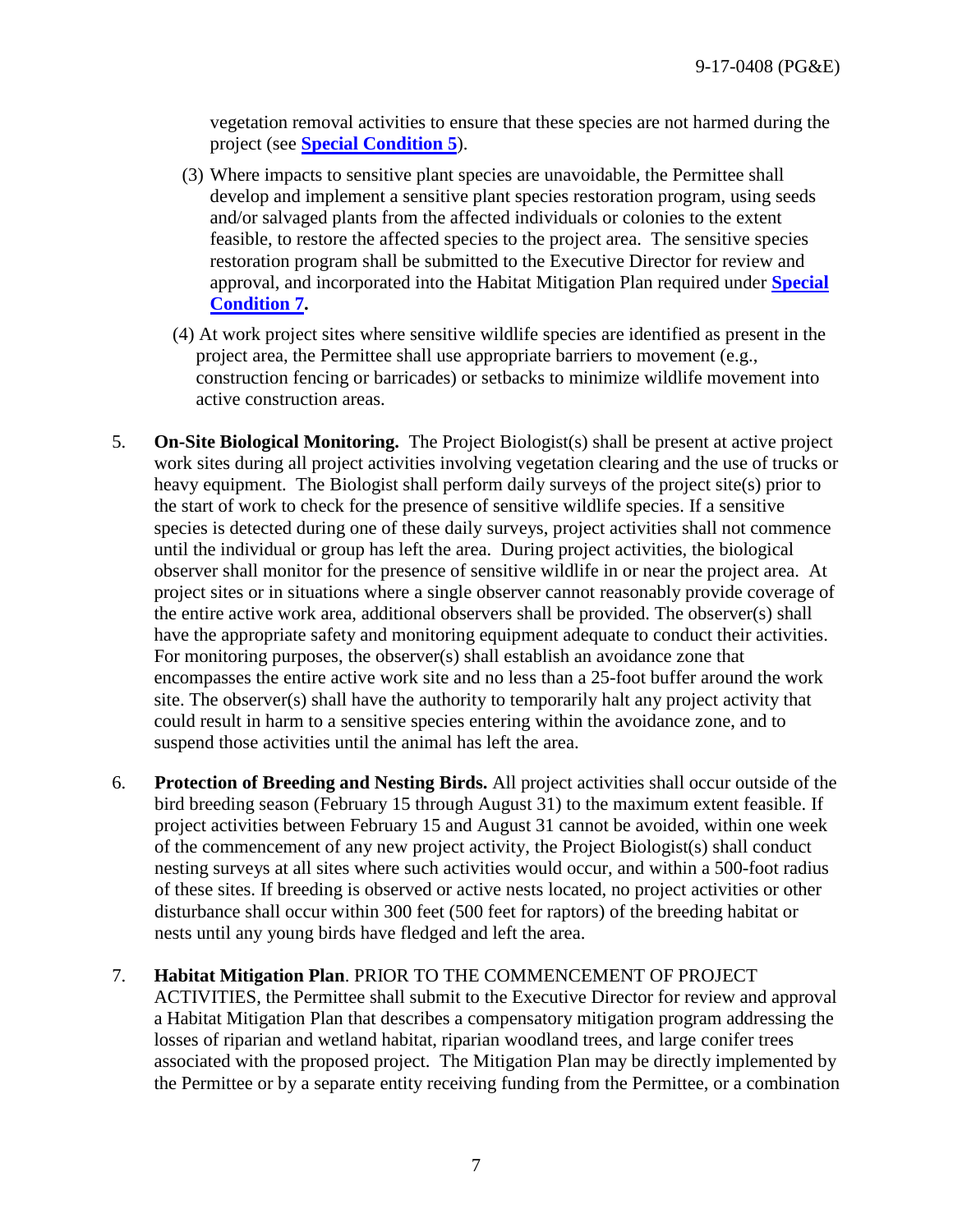of the two. In all cases, the Plan shall fulfill the requirements detailed below, and the Permittee shall be responsible for ensuring that the requirements of the condition are met.

- A. Restoration Requirements: The Mitigation Plan shall provide for the following:
	- (1) Restoration of at least 3.45 acres of riparian woodland or scrub habitat, including a minimum of 249 native riparian trees, to compensate for the clearing of the clearing of 1.15 acres of these habitats and removal of 83 trees under the proposed project;
	- (2) Restoration of 0.22 acres of freshwater or estuarine wetland habitat to compensate for the clearing of 0.055 acres of these habitats;
	- (3) Planting of at least 385 native conifer trees to compensate for the removal of large trees under the proposed project.

Wherever possible, habitat restoration and tree planting shall occur at or adjacent to the project sites undergoing vegetation removal, consistent with pipeline maintenance and safety considerations and subject to landowner approval. If these or other factors preclude on-site habitat restoration, off-site mitigation locations within the coastal zone may be used. Any off-site locations for restoration and tree planting shall be identified, and a description of the existing conditions warranting restoration provided.

For the purposes of the Plan, "restoration" shall consist of the removal of invasive or non-native vegetation from an existing, degraded riparian or wetland habitat area, to be following by the planting of native trees, shrubs and herbaceous plants appropriate to the respective habitat type. The Plan shall provide a description of restoration activities including specific methodologies for invasive species removal and native species reestablishment, and shall identify the native species to be planted. Where feasible, invasive or non-native species shall be removed by hand, and any herbicide use will be minimized and limited to invasive/non-native species. Planting of native species shall take place in the fall to enable root establishment during the rainy season. Invasive species removal activities shall occur at least once annually following the initial treatment until performance criteria for native species cover have been achieved (see below).

- B. Reporting and Monitoring: The Plan shall include and describe a five-year, annual monitoring program, including annual reporting to the Executive Director, to assure the long-term success of the habitat restoration and tree-planting program. Documentation for all years subsequent to the first year shall identify the success rate of the restored habitat area(s) and tree plantings, as measured by percent cover and percent of native vegetation within the area(s) (restored habitat) and percent survival (for trees). If after five years the restored habitat area(s) do not provide at least 80% cover of native vegetation and at least 80% total native vegetation, the Permittee shall either propose retreating and/or replanting the area(s) to achieve those levels or propose additional restoration areas. Similarly, if the five-year survival rate of the planted trees does not exceed 80%, the Permittee shall undertake additional tree-planting until this threshold is achieved.
- <span id="page-7-0"></span>8. **Stream and Water Quality Protection Measures**. This permit incorporates those applicant-proposed avoidance and minimization measures (AMMs) included in the CDP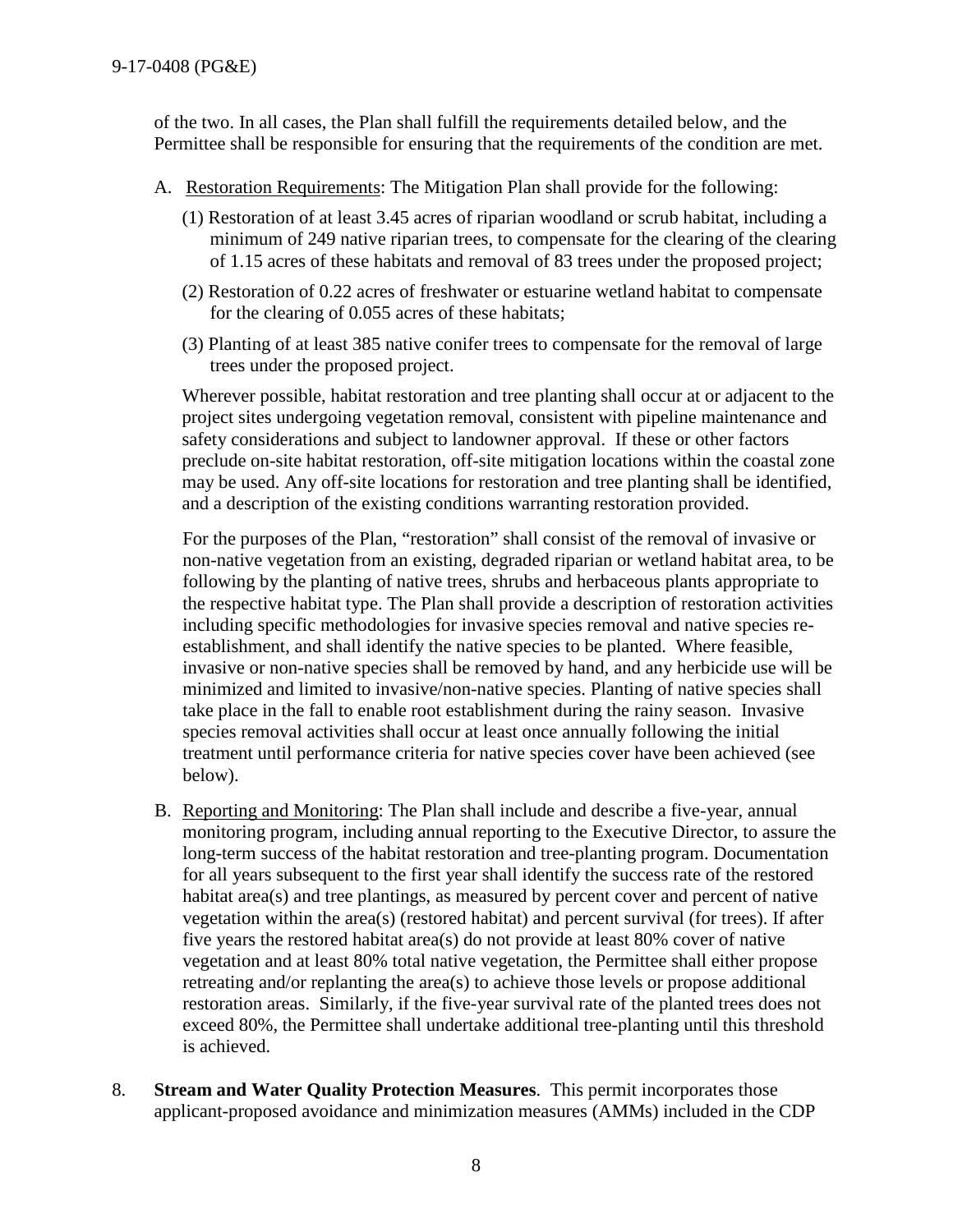application concerning the protection of streams, waterways, and anadromous fish species that are attached to this report as **[Appendix B](#page-28-0)**.

- <span id="page-8-1"></span>9. **Spill Prevention and Response Plan.** PRIOR TO THE COMMENCEMENT OF PROJECT ACTIVITIES, the Permittee shall submit a project-specific Spill Prevention and Response Plan to the Executive Director for review and approval. The Plan shall identify the worst-case spill scenario and demonstrate that adequate spill response equipment will be available. The Plan shall also include a detailed description of all preventative measures (including the proposed three-tiered containment system) the Permittee will implement to avoid spills and clearly identify responsibilities of Permittee personnel and any contractors employed, and shall list and identify the location of oil spill response equipment and appropriate protocols and response times for deployment. Vehicles and heavy equipment left at laydown area during non-work hours shall have drip pans or other means of collecting dripped fuel, lubricants or other hazardous materials, which shall be collected and disposed of off-site. Response drills shall be in accordance with Federal and State requirements. Contracts with off-site spill response companies shall be in-place and shall provide additional containment and clean-up resources as needed.
- <span id="page-8-2"></span>10. **Protection of Archeological Resources**. If an area of cultural deposits or human remains is discovered during the course of the project, all construction shall cease and shall not recommence until a qualified cultural resource specialist, in consultation with the Tribal Historic Preservation Officers of the Wiyot Tribe, the Bear River Band of Rohnerville Rancheria, and the Blue Lake Rancheria, analyzes the significance of the find and prepares a supplementary archaeological plan for the review and approval of the Executive Director, and either: (a) the Executive Director approves the Supplementary Archaeological Plan and determines that the Supplementary Archaeological Plan's recommended changes to the proposed development or mitigation measures are *de minimis* in nature and scope, or (b) the Executive Director reviews the Supplementary Archaeological Plan, determines that the changes proposed therein are not *de minimis*, and the permittee has thereafter obtained an amendment to CDP 9-17-0408.
- <span id="page-8-0"></span>11. **Restriction on Future Vegetation Management**. This permit authorizes only the vegetation removal activities specifically described and quantified in the Permittee's CDP application materials, and as summarized in **[Table 1](#page-10-0)** of this staff report. Accordingly, any future vegetation management at the project sites shall require an amendment to this permit from the Commission, unless the Executive Director determines that no amendment is legally necessary.

# <span id="page-8-3"></span>**IV. FINDINGS AND DECLARATIONS**

# <span id="page-8-4"></span>**A. PROJECT DESCRIPTION AND ENVIRONMENTAL SETTING**

Pacific Gas & Electric Company (PG&E) proposes to perform vegetation maintenance along multiple segments of existing, buried high-pressure natural gas transmission pipelines within the coastal zones of the City of Arcata and Humboldt County (**[Exhibits 1, 2](https://documents.coastal.ca.gov/reports/2017/7/th11a/th11a-7-2017-exhibits.pdf)**). The proposed project, which is a component of PG&E's statewide Community Pipeline Safety Initiative (CPSI), is necessary to address pipeline safety concerns and improve emergency access in accordance with PG&E utility standards and federal law requiring the management of vegetation within gas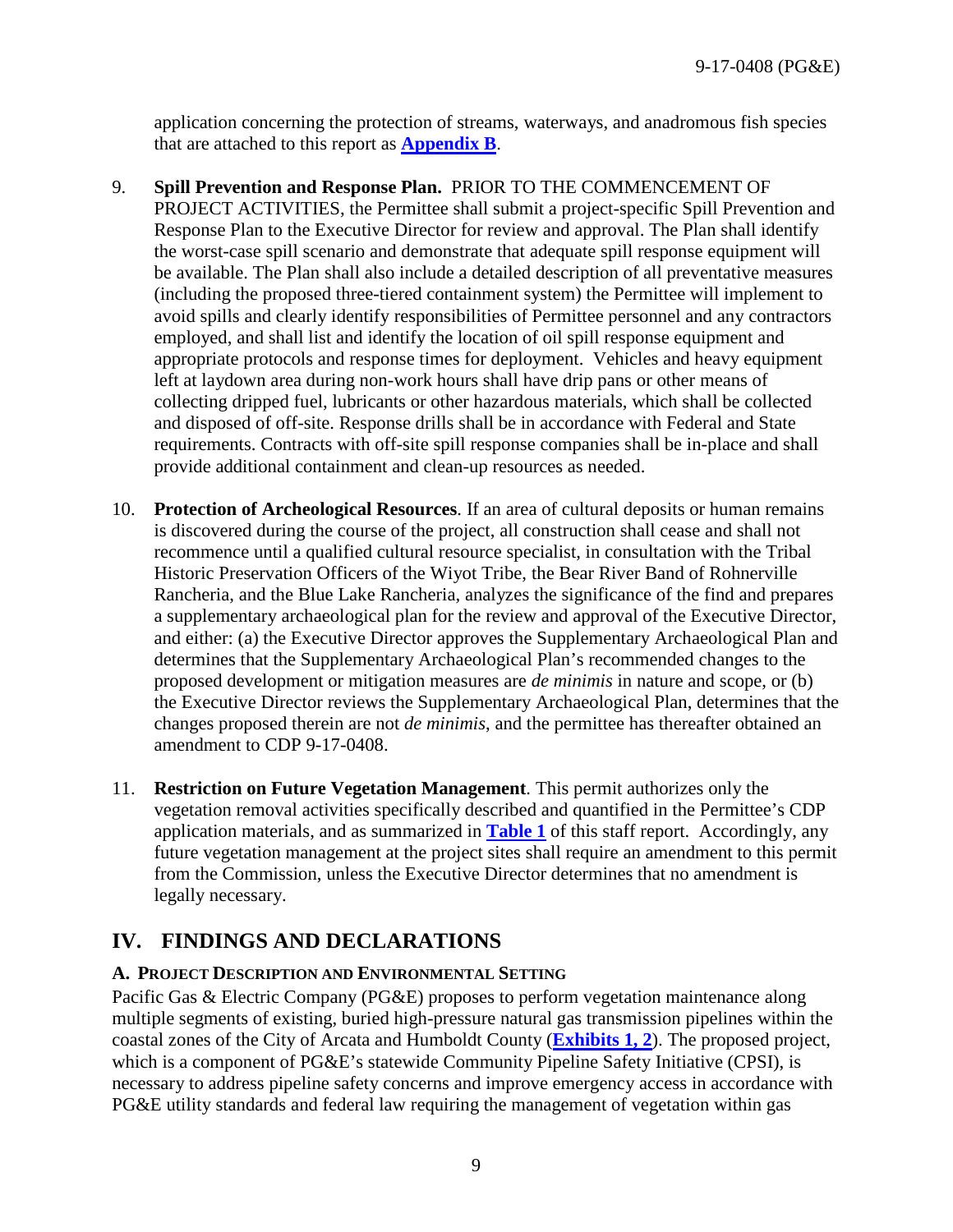transmission rights-of-way (ROW). Clearing of vegetation along the existing gas lines would further several safety objectives, including: (1) Allowing access to the lines for ground-level surveys and leak testing; (2) clearing the ROW of deep-rooted vegetation that has the potential to damage the protective "wrap" around the gas pipelines which prevents corrosion; (3) facilitating aerial surveys of the pipelines; and (4) allowing for quicker access, shorter response times and timely repair of the pipelines in the event of a gas leak or other emergency.

The proposed project would occur at 24 individual work sites within existing PG&E ROW, including four sites in the City of Arcata and 20 sites in unincorporated Humboldt County. The sites are distributed along a 16-mile long strip of the coastal zone, between Arcata in the north and College of the Redwoods in the south (**[Exhibits](https://documents.coastal.ca.gov/reports/2017/7/th11a/th11a-7-2017-exhibits.pdf) 1, 2**). Vegetation communities within or adjacent to the project sites include riparian woodland, upland forest and scrub, non-native grassland, and freshwater and estuarine wetlands (*see* **[Table 1](#page-10-0)**, below). Several of the project segments would also include vegetation removal adjacent to or within the banks of coastal streams and watercourses. Vegetation proposed for removal includes native and exotic species.

At each of the work sites, PG&E proposes to remove all woody vegetation within five feet of the pipeline, and all trees out to 14 feet. Specific information on the vegetation removal proposed for each site is given in **[Table 1](#page-10-0)**. In aggregate, the project would result in the removal of 83 riparian trees, 149 large conifer trees (defined as those with a diameter of 12 inches or greater at a height of 4.5 feet, "diameter at breast height" or "dbh"), numerous smaller trees (less than 12 inches dbh), and approximately 58,000 square feet (1.33 acres) of brush and shrubs.

#### *Vegetation Removal Methods & Habitat Protection Measures*

PG&E proposes to remove vegetation in the proposed specified areas manually with chainsaws, truck-towed or track chippers, bucket trucks, and similar equipment. No ground-disturbing activities such as excavation or removal of plant roots are proposed. Rather, vegetation would be trimmed to within 6 inches of ground level, and vegetation within the herbaceous layer would be left intact. Where work is located adjacent to or within environmentally sensitive habitat areas (ESHA, see below), PG&E proposes to work with hand tools only (e.g., chainsaws, loppers), and to haul vegetation to a designated location to be chipped. Outside of ESHA and where appropriate, vegetation would be lopped, chipped, and removed or scattered on-site. PG&E states that its work crews would clearly identify and protect non-selected trees and understory ground cover to ensure they are not impacted by work activities. In addition, PG&E has proposed to implement a variety of protective measures to minimize habitat disruption and other environmental impacts associated with the vegetation removal activities. These measures are described in **[Exhibit 3](https://documents.coastal.ca.gov/reports/2017/7/th11a/th11a-7-2017-exhibits.pdf)**.

# *Project Timing and Duration*

Vegetation removal at the 24 work sites is expected to begin in the summer or fall of 2017 following the issuance of all required permits and authorizations, with the goal of completing the proposed work by the end of the year. However, because of the potential for delays related to severe weather, the work at certain project sites may be delayed until the dry season in 2018. The work at any one site is expected to require one to three days. Project activities would occur during daylight hours and would not require work at night or the use of artificial lighting. Following completion of the initial vegetation removal campaign detailed above, PG&E proposes to conduct future vegetation management at these sites on an as-needed basis; however, specific amounts and locations of future vegetation removal have not been identified.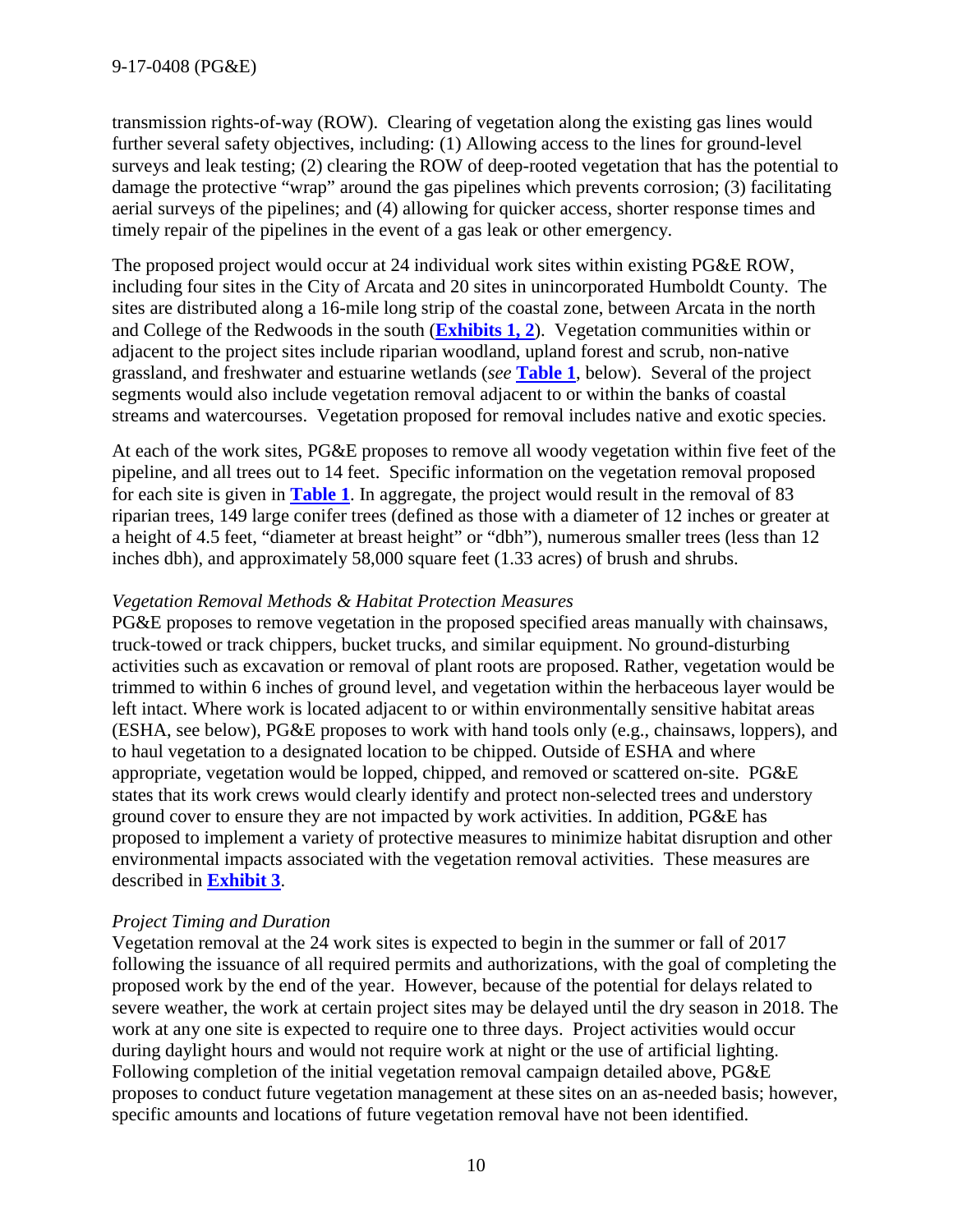<span id="page-10-0"></span>

| Site #                          | <b>Location</b>                                                                 | <b>Proposed Tree</b><br>Removal*                 | <b>Proposed Brush</b><br>Removal<br>(vegetation type)                   | <b>Existing Conditions / Environmental Setting</b>                                                                                                                                                                                                                                                                                                                |
|---------------------------------|---------------------------------------------------------------------------------|--------------------------------------------------|-------------------------------------------------------------------------|-------------------------------------------------------------------------------------------------------------------------------------------------------------------------------------------------------------------------------------------------------------------------------------------------------------------------------------------------------------------|
| RW-V-11472-14                   | Jane's Rd. at Bay School Rd.,<br>Arcata<br>(franchise area, County<br>ROW)      | none                                             | 720 sq. ft.<br>(C) blackberry<br>(freshwater wetland)                   | 370-ft long roadside strip dominated by California (C)<br>blackberry (Rubus ursinus); contains a wetland swale and<br>other native and non-native wetland indicator species.                                                                                                                                                                                      |
| RW-V-5744-16<br>(south segment) | South of Ariel Way at Lorelei<br>Ln., Arcata<br>APN: 505-351-022                | 7 large, 1 small<br>redwood                      | none                                                                    | Remnant upland forest and ruderal vegetation along a<br>residential fenceline; within 350 feet of McDaniel Slough.                                                                                                                                                                                                                                                |
| RW-V-2729-15                    | South G St, Arcata<br>(franchise area, City ROW)                                | 1 willow<br>2 acacia (exotic)                    | none                                                                    | 1,230-ft long roadside strip containing unnamed<br>creek/drainage; supports riparian and wetland vegetation,<br>mapped as freshwater and estuarine wetland; within 400<br>feet of Arcata Bay                                                                                                                                                                      |
| RW-V-2732-15                    | Hwy. 101 north of Jacoby<br>Creek, Arcata<br>APN: 501-042-005                   | none                                             | 180 sq. ft.<br>(H) blackberry<br>(freshwater $\&$<br>estuarine wetland) | Within the banks of an unnamed tributary to Jacoby Creek;<br>mapped seasonal wetland dominated by non-native<br>Himalayan (H) blackberry (Rubus armeniacus). Contains<br>suitable habitat for several special status plants and aquatic<br>wildlife species.                                                                                                      |
| RW-V-2733-15                    | Hwy. 101 at Jacoby Creek,<br>Arcata<br>APN: 501-042-005                         | 5 small willow<br>1 large alder<br>1 small alder | none                                                                    | Mature riparian woodland dominated by red alder (Alnus<br>rubra) and willow (Salix spp.), within the banks and<br>floodplain of Jacoby Creek; mapped seasonal wetland;<br>Contains suitable habitat for several special status plants<br>and aquatic wildlife species.                                                                                            |
| RW-V-11464-14                   | Hwy. 101 south of Brainard<br>APNs: 501-261-039,<br>$501 -$<br>261-045          | 2 small alder<br>6 large Monterey<br>pine        | 2268 sq. ft.<br>non-native brush<br>(riparian/wetland)                  | 1,600-ft long roadside strip within and adjacent to a mapped<br>seasonal/farmed wetland; contains native and non-native<br>riparian and upland vegetation; contains an unnamed<br>perennial watercourse supporting emergent freshwater<br>wetland vegetation. Contains suitable habitat for special<br>status plants, wildlife and fish species.                  |
| RW-V-2568-16                    | Old Arcata Rd. north of<br>Indianola<br>APNs: 501-181-001,<br>501-261-013, -014 | 37 alder<br>8 willow<br>23 small Sitka<br>spruce | 39,276 sq. ft. (0.9 ac)<br>(riparian woodland)                          | 2,250-ft long roadside strip within mature riparian forest<br>dominated by red alder (Alnus rubra), with native and non-<br>native blackberry and willow understory. Site runs parallel<br>to (w/in $\sim$ 12 ft) of an unnamed tributary to Rocky Gulch<br>which contains suitable habitat for coast cutthroat trout and<br>critical habitat for tidewater goby. |

**Table 1**: Gas pipeline right-of-way vegetation maintenance activities proposed under CDP Application No. 9-17-0408

\* "Large" tree = diameter at breast height (dbh) is 12 inches or greater; "small" = dbh is less than 12 inches.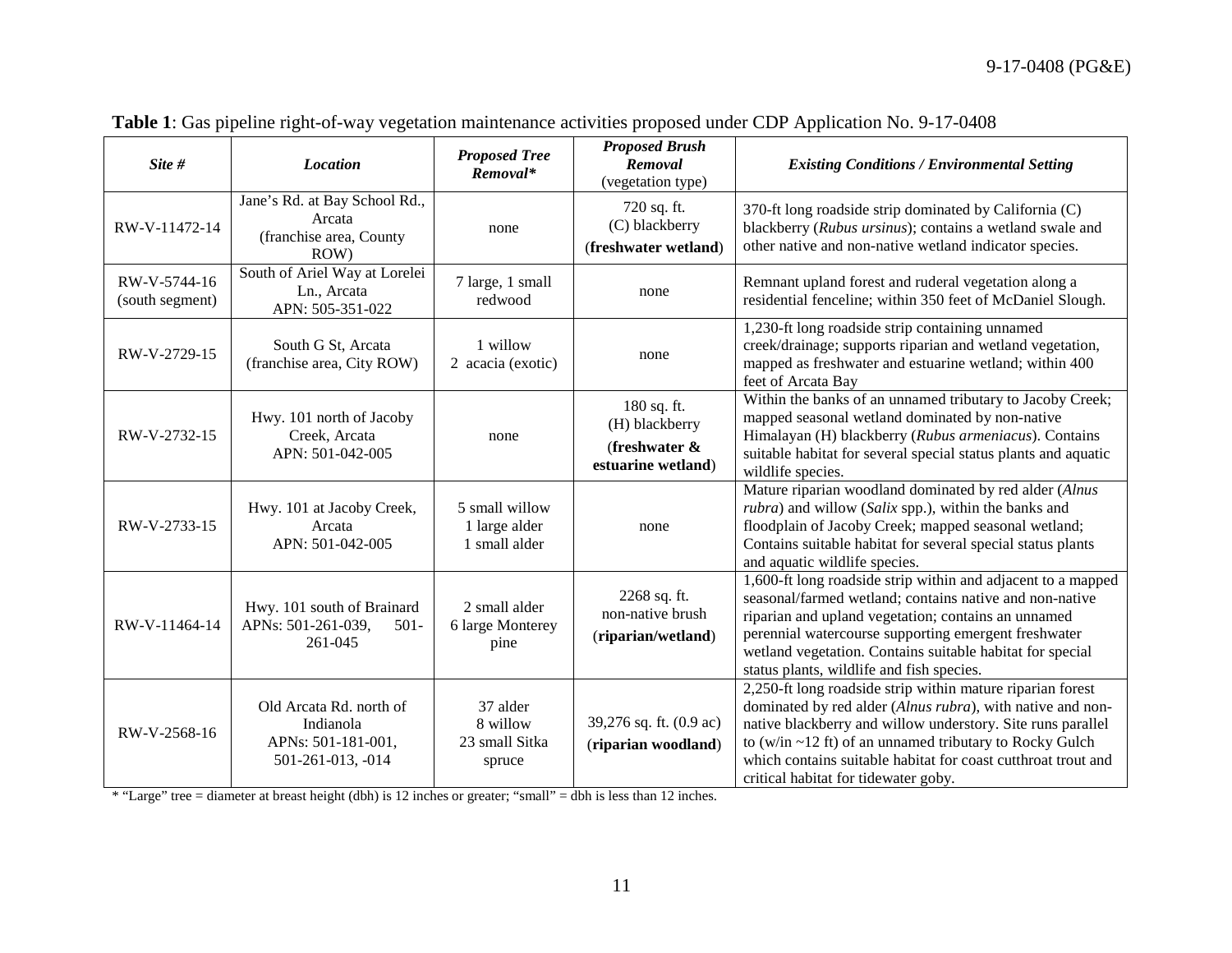| Site #                         | <b>Location</b>                                                                                              | <b>Proposed Tree</b><br>Removal*                                                                           | <b>Proposed Brush</b><br>Removal<br>(vegetation type)                                  | <b>Existing Conditions / Environmental Setting</b>                                                                                                                                                                                                                                                                                                                                                                                                                                                |
|--------------------------------|--------------------------------------------------------------------------------------------------------------|------------------------------------------------------------------------------------------------------------|----------------------------------------------------------------------------------------|---------------------------------------------------------------------------------------------------------------------------------------------------------------------------------------------------------------------------------------------------------------------------------------------------------------------------------------------------------------------------------------------------------------------------------------------------------------------------------------------------|
| RW-V-11458-14                  | Myrtle Ave. at Tower Dr.,<br>Myrtletown<br>APNs: 402-301-012, -024                                           | 1 large Sitka spruce<br>1 large redwood                                                                    | none                                                                                   | 1,420-ft roadside strip containing upland forest trees and<br>ruderal vegetation; within area mapped as farmed wetland<br>by Humboldt County; within 200 feet of Freshwater Creek.                                                                                                                                                                                                                                                                                                                |
| RW-V-2559-16<br>(west segment) | Myrtle Ave. at Mitchell Rd.,<br>Myrtletown<br>APNs: 017-152-009,<br>017-161-017                              | 7 large willow<br>2 large redwood<br>2 large Sitka spruce<br>1 large western<br>hemlock<br>1 large unknown | 720 sq. ft. willow<br>720 sq. ft. blackberry<br>(riparian)                             | Approximately 250-ft long strip of remnant mixed riparian/<br>upland forest at the edge of a residential property. Forest<br>canopy made up of willow (Salix spp.) and upland trees;<br>understory of willow and blackberry. Adjacent to an<br>ephemeral roadside ditch. Contains marginal habitat for<br>special status alpine marsh violet (Viola palustris) and<br>Townsend's big-eared bat (Corynorhinus townsendii).                                                                         |
| RW-V-1152-16                   | Oakridge Ter. and Myrtle<br>Ave. Myrtletown<br>APNs: 016-171-004,<br>017-151-007                             | 5 large redwood<br>1 large grand fir<br>5 small                                                            | $108$ sq. ft.<br>(H) blackberry<br>(riparian)<br>1224 sq. ft. $(upland)$               | Lower portion of site consists of wetlands and riparian<br>scrub dominated by Himalayan blackberry, on the banks of<br>Ryan Slough. Slough is designated critical habitat for<br>Chinook salmon and steelhead and suitable habitat for<br>several special status fish species. Streambank contains<br>suitable habitat for special status plant species. Upland<br>portion of the site consists of remnant upland forest (grand<br>fir, redwood) with huckleberry and upland brush<br>understory. |
| RW-V-9599-15                   | South of Pennsylvania Ave.,<br>Myrtletown<br>APNs: 016-071-014,<br>016-171-004,<br>$016-172-001, -007, -008$ | 54 large redwood<br>3 large Sitka spruce<br>3 large Douglas fir<br>8 small conifers<br>1 small oak         | 540 sq. ft.<br>(upland forest<br>understory brush)                                     | Site consists of a large remnant patch of redwood-dominant<br>conifer forest. Tree removal would include several large<br>redwoods in excess of 50 inches dbh, with the largest at 107<br>inches (8.9 ft) dbh.                                                                                                                                                                                                                                                                                    |
| RW-V-1150-16                   | South of Myrtle Ave. along<br>Ryan Slough, Myrtletown<br>APNs: 016-181-002,<br>017-164-002, -003             | 3 small alder<br>2 small willow<br>2 small Cascara<br>buckthorn<br>9 small grand fir                       | 468 sq. ft.<br>(H) blackberry<br>468 sq. ft.<br>unknown brush<br>(riparian and upland) | Located within the floodplain of Ryan Slough, which<br>crosses the northern portion of the site. Contains mixed<br>riparian and conifer woodland; primary tree species include<br>redwood, Douglas fir, red alder and willow. Contains<br>patches of emergent freshwater wetland, northern end is<br>mapped as palustrine wetland. Contains suitable habitat for<br>special status plants, wildlife and fish species.                                                                             |

|  |  |  |  | Table 1 (continued): Gas pipeline right-of-way vegetation maintenance activities proposed under CDP Application No. 9-17-0408 |  |
|--|--|--|--|-------------------------------------------------------------------------------------------------------------------------------|--|
|--|--|--|--|-------------------------------------------------------------------------------------------------------------------------------|--|

\* "Large" tree = diameter at breast height (dbh) is 12 inches or greater; "small" = dbh is less than 12 inches.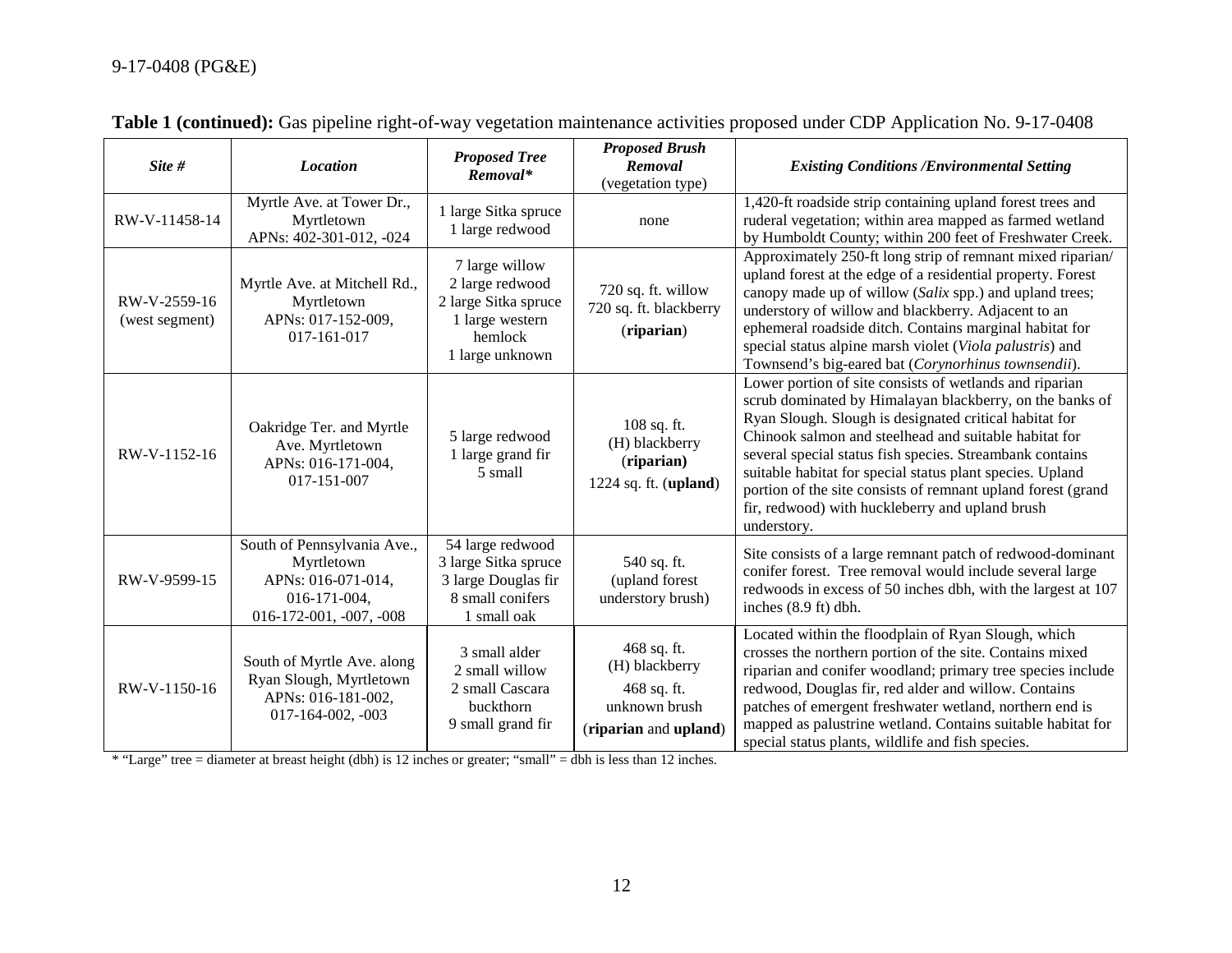| Site #                                     | <b>Location</b>                                                                                                         | <b>Proposed Tree</b><br>Removal*                                                 | <b>Proposed Brush</b><br>Removal<br>(vegetation type)    | <b>Existing Conditions /Environmental Setting</b>                                                                                                                                                                                                                                                                         |
|--------------------------------------------|-------------------------------------------------------------------------------------------------------------------------|----------------------------------------------------------------------------------|----------------------------------------------------------|---------------------------------------------------------------------------------------------------------------------------------------------------------------------------------------------------------------------------------------------------------------------------------------------------------------------------|
| RW-V-1146-16                               | South of Myrtle Ave. along<br>Ryan Slough, Myrtletown<br>APNs: 017-031-013,<br>017-164-002, 017-173-003,<br>017-221-001 | 1 large, 2 small willow<br>1 large alder<br>1 large redwood<br>2 small grand fir | 1296 sq. ft.<br>unknown brush<br>(riparian and upland)   | Located within the floodplain of Ryan Slough. Contains<br>mixed riparian and conifer woodland; primary tree species<br>include redwood, Douglas fir, red alder and willow. Also<br>contains patches of emergent freshwater wetland. Contains<br>suitable habitat for special status plants, wildlife and fish<br>species. |
| RW-V-1154-16                               | Elk River Rd. at Herrick Rd.<br>Pine Hill<br>(franchise area, County ROW)                                               | 1 large willow<br>3 small alder<br>1 large Douglas fir                           | 1080 sq. ft.<br>unspecified brush<br>(riparian)          | 400-ft long roadside strip consisting largely of riparian<br>vegetation (red alder, willow). Mapped as a seasonal scrub<br>wetland. Contains an ephemeral stream tributary to Swain<br>Slough. Contains suitable habitat for white-tailed kite.                                                                           |
| RW-V-1176-16                               | Elk River Rd. south of Pine<br>Hill Rd.<br>APN: 305-021-017                                                             | None                                                                             | 756 sq. ft.<br>(H) blackberry<br>(non-native wetland)    | 375- ft long roadside strip within mapped palustrine<br>wetland area; adjacent to both pastured and intact wetland<br>habitat. Vegetation removal would be from a roadside ditch<br>dominated by Himalayan blackberry. Suitable foraging<br>habitat for white-tailed kite.                                                |
| RW-V-1169-16                               | Elk River Rd. south of Pine<br>Hill Rd.<br>APN: 304-181-001                                                             | None                                                                             | 72 sq. ft.<br>unspecified brush<br>(freshwater wetland)  | Located in a freshwater, palustrine wetland within the<br>banks of upper Swain Slough. Contains suitable foraging<br>habitat for white-tailed kite.                                                                                                                                                                       |
| RW-V-2765-16<br>(northeastern)<br>segment) | East of Humboldt Hill Rd.<br>at Golden W Dr.<br>APN: 305-041-052                                                        | None                                                                             | 720 sq. ft.<br>unspecified brush<br>(freshwater wetland) | Coastal Zone portion of the project site appears to occur<br>within a freshwater wetland complex (Typha spp.) largely<br>surrounded by non-native grassland.                                                                                                                                                              |
| RW-V-2772-15                               | College of the Redwoods<br>north campus<br>APN: 307-021-021                                                             | 3 large, 2 small<br>Sitka spruce<br>2 large, 5 small<br>grand fir                | 1260 sq. ft. brush<br>(upland)                           | Located in a patch of mixed conifer forest surrounded by<br>non-native grassland. Site access will require cross-country<br>travel from College of the Redwoods. Brush includes<br>thimble berry, sword fern, native blackberry and Himalaya<br>blackberry, coyote brush and buckthorn.                                   |
| RW-V-2752-15<br>RW-V-2758-15               | College of the Redwoods<br>north campus<br>APN: 307-021-022                                                             | 1 large, 2 small<br>grand fir<br>1 small redwood<br>1 small Sitka spruce         | 2088 sq. ft. brush<br>(upland)                           | Two adjacent project sites located on a hillside in the open<br>space area north of campus. Brush assemblage is similar to<br>RW-V-2772.                                                                                                                                                                                  |

**Table 1 (continued)**: Gas pipeline right-of-way vegetation maintenance activities proposed under CDP Application No. 9-17-0408

\* "Large" tree = diameter at breast height (dbh) is 12 inches or greater; "small" = dbh is less than 12 inches.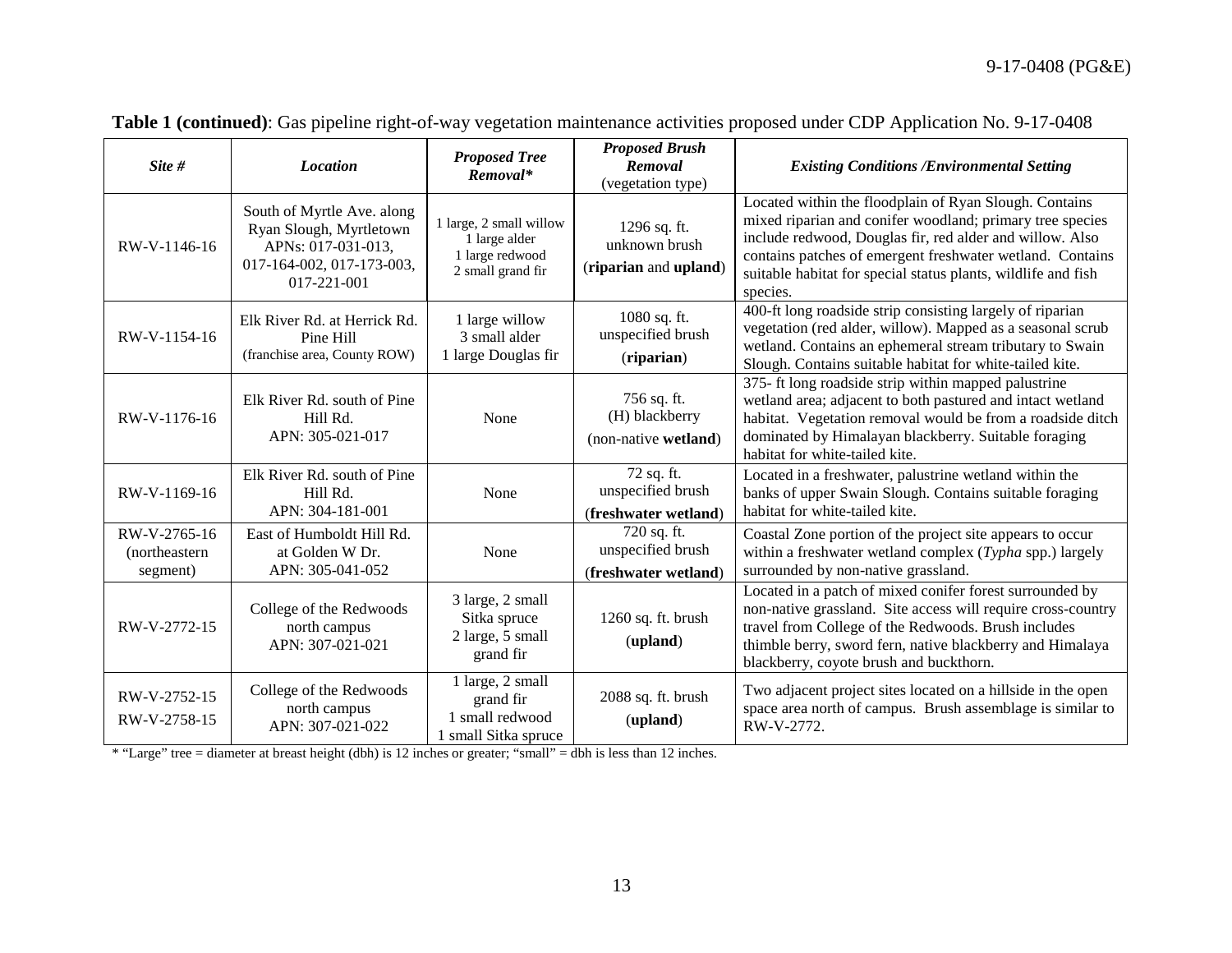| Site #        | <b>Location</b>                                                                           | <b>Proposed Tree</b><br>Removal*                                            | <b>Proposed Brush</b><br>Removal<br>(vegetation type)                                               | <b>Existing Conditions /Environmental Setting</b>                                                                                                                                                                                                                                                                                                                                                                                                                                     |
|---------------|-------------------------------------------------------------------------------------------|-----------------------------------------------------------------------------|-----------------------------------------------------------------------------------------------------|---------------------------------------------------------------------------------------------------------------------------------------------------------------------------------------------------------------------------------------------------------------------------------------------------------------------------------------------------------------------------------------------------------------------------------------------------------------------------------------|
| RW-V-2767-15  | College of the Redwoods<br>north campus<br>APNs: 307-021-022,<br>307-051-013, 307-061-007 | 23 large Mont. pine<br>1 large, 1 small<br>Douglas-fir<br>1 small grand fir | $216$ sq. ft.<br>brush at grove edges<br>(riparian)                                                 | Located in mixed conifer forest grove dominated by coast<br>redwood (Sequoia sempervirens), Douglas-fir<br>(Pseudotsuga menziesii), incense cedar (Calocedrus<br>decurrens) and non-native Monterey pine (Pinus radiata),<br>with native and exotic shrub understory, including coyote<br>brush and blackberry. Riparian vegetation at grove edges<br>includes willow, red alder, native blackberry. A small<br>watercourse runs along the southern edge of the site.                 |
| RW-V-2760-15  | College of the Redwoods<br>north campus<br>APNs: 307-011-013, -014<br>307-021--022        | 10 large Douglas-fir<br>2 large Monterey<br>pine                            | 3420 sq. ft.<br>brush at grove edges<br>(riparian)<br>720 sq. ft.<br>brush within grove<br>(upland) | Located in mixed conifer forest grove dominated by coast<br>redwood (Sequoia sempervirens), Douglas-fir<br>(Pseudotsuga menziesii), incense cedar (Calocedrus<br><i>decurrens</i> ) and non-native Monterey pine ( <i>Pinus radiata</i> ),<br>with native and exotic shrub understory, including coyote<br>brush and blackberry. Riparian vegetation at grove edges<br>include willow, red alder, native blackberry. A small<br>watercourse runs along the southern edge of the site. |
| RW-V-2757-15  | College of the Redwoods<br>main campus<br>APN: 307-061-007                                | 16 large, 3 small<br>redwoods                                               | 108 sq. ft.<br>unspecified brush<br>(upland)                                                        | Site consists of remnant coast redwood conifer forest and<br>ornamental vegetation within the main campus, surrounded<br>by developed areas.                                                                                                                                                                                                                                                                                                                                          |
| RW-V-11479-14 | College of the Redwoods<br>main campus<br>APN: 307-011-014                                | 6 willow<br>1 red alder<br>2 large redwood<br>1 large Sitka spruce          | none                                                                                                | Site consists of a remnant patch of riparian woodland along<br>a small, unnamed stream and ditch, surrounded by roads<br>and developed areas. Vegetation is dominated by red alder<br>(Alnus rubra), with an understory of native and exotic<br>blackberry, elderberry and willows. The stream and ditch<br>support native emergent wetland vegetation.                                                                                                                               |

|  |  |  | Table 1 (continued): Gas pipeline right-of-way vegetation maintenance activities proposed under CDP Application No. 9-17-0408 |  |  |  |  |
|--|--|--|-------------------------------------------------------------------------------------------------------------------------------|--|--|--|--|
|--|--|--|-------------------------------------------------------------------------------------------------------------------------------|--|--|--|--|

\* "Large" tree = diameter at breast height (dbh) is 12 inches or greater; "small" = dbh is less than 12 inches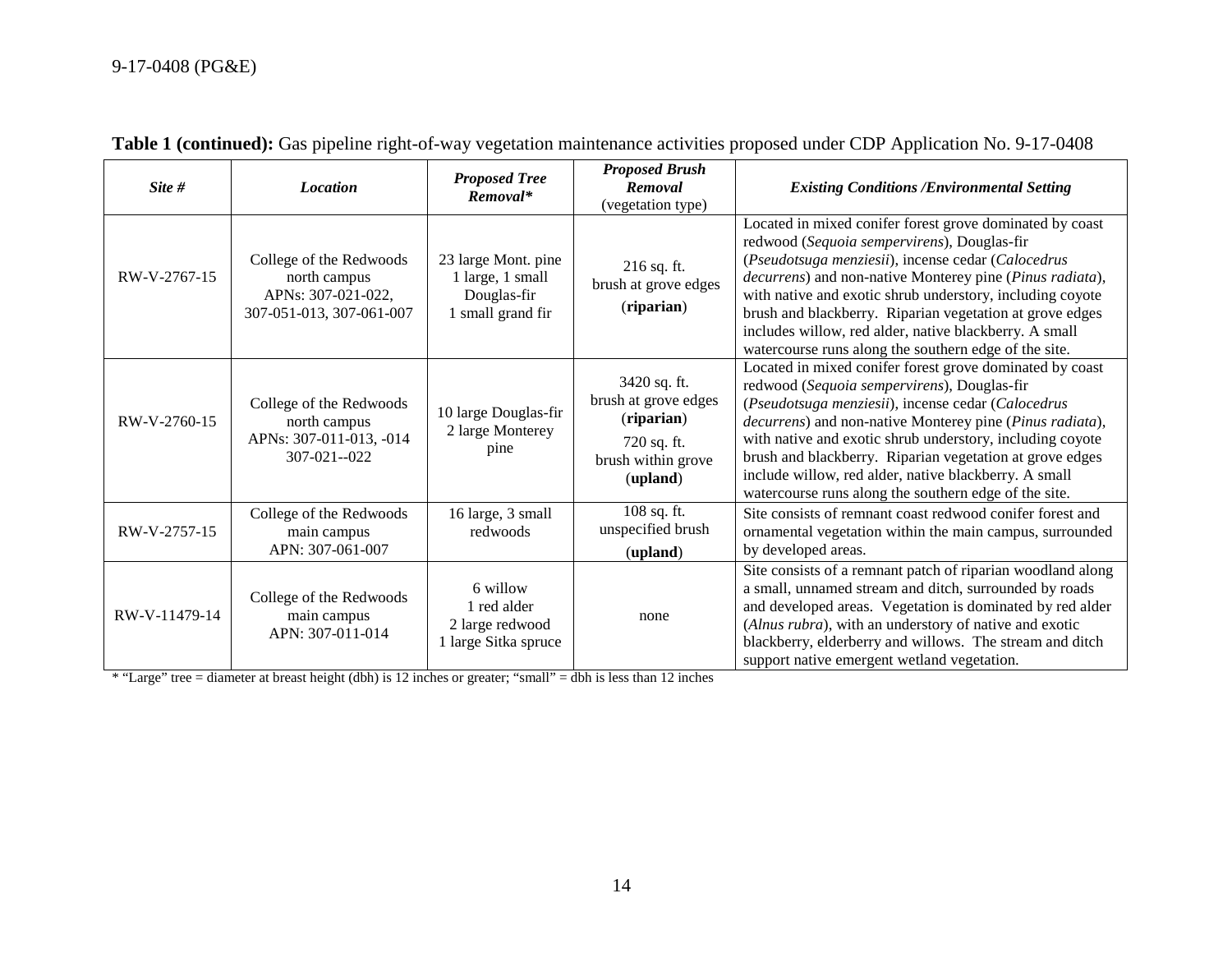# <span id="page-14-0"></span>**B. OTHER AGENCY APPROVALS**

# **City of Arcata and County of Humboldt**

Four project work sites are located within the City of Arcata and 20 sites are located within unincorporated Humboldt County. As such, the proposed project is subject to local ordinances governing tree and vegetation removal and work within road rights-of-way, and work at the individual sites may require Tree Removal and/or Encroachment Permits from the respective local governments.

# *Consolidated Permit*

Coastal Act Section 30601.3 provides the Commission with the authority to act upon a consolidated permit for proposed projects that require a coastal development permit from both a local government with a certified local coastal program (LCP) and the Commission. This authority is triggered if the applicant, local government, and Executive Director (or Commission) consent to consolidate the permit. The standard of review for such permits is the Chapter 3 policies of the Coastal Act, with the certified LCPs providing guidance. The proposed CPSIrelated vegetation removal project includes locations within the jurisdiction of two different certified LCPs – those of the County of Humboldt and the City of Arcata. In May and June of 2017, these local governments, with the consent of the applicant and Executive Director, agreed to consolidate permit action under this permit for those aspects of the proposed project within their jurisdictions and those aspects within the Commission's retained permit jurisdiction, consistent with Coastal Act Section 30601.3.

#### **California Department of Transportation**

Vegetation management activities at project sites occurring within State highway right-of-way along Highway 101 require Encroachment Permits granted by the California Department of Transportation (Caltrans) under section 660 of the California Streets and Highways Code.

# <span id="page-14-1"></span>**C. PERMIT AUTHORITY, EXTRAORDINARY METHODS OF REPAIR AND MAINTENANCE**

Coastal Act Section 30610(d) generally exempts from Coastal Act permitting requirements the repair or maintenance of structures that does not result in an addition to, or enlargement or expansion of the structure being repaired or maintained. However, the Commission retains authority to review certain extraordinary methods of repair and maintenance of existing structures that involve a risk of substantial adverse environmental impact as enumerated in Section 13252 of the Commission regulations.

Section 30610 of the Coastal Act provides, in relevant part (emphasis added):

*Notwithstanding any other provision of this division, no coastal development permit shall be required pursuant to this chapter for the following types of development and in the following areas: …* 

*(d) Repair or maintenance activities that do not result in an addition to, or enlargement or expansion of, the object of those repair or maintenance activities; provided, however, that if the commission determines that certain extraordinary methods of repair and maintenance involve a risk of substantial adverse environmental impact, it shall, by regulation, require that a permit be obtained pursuant to this chapter.*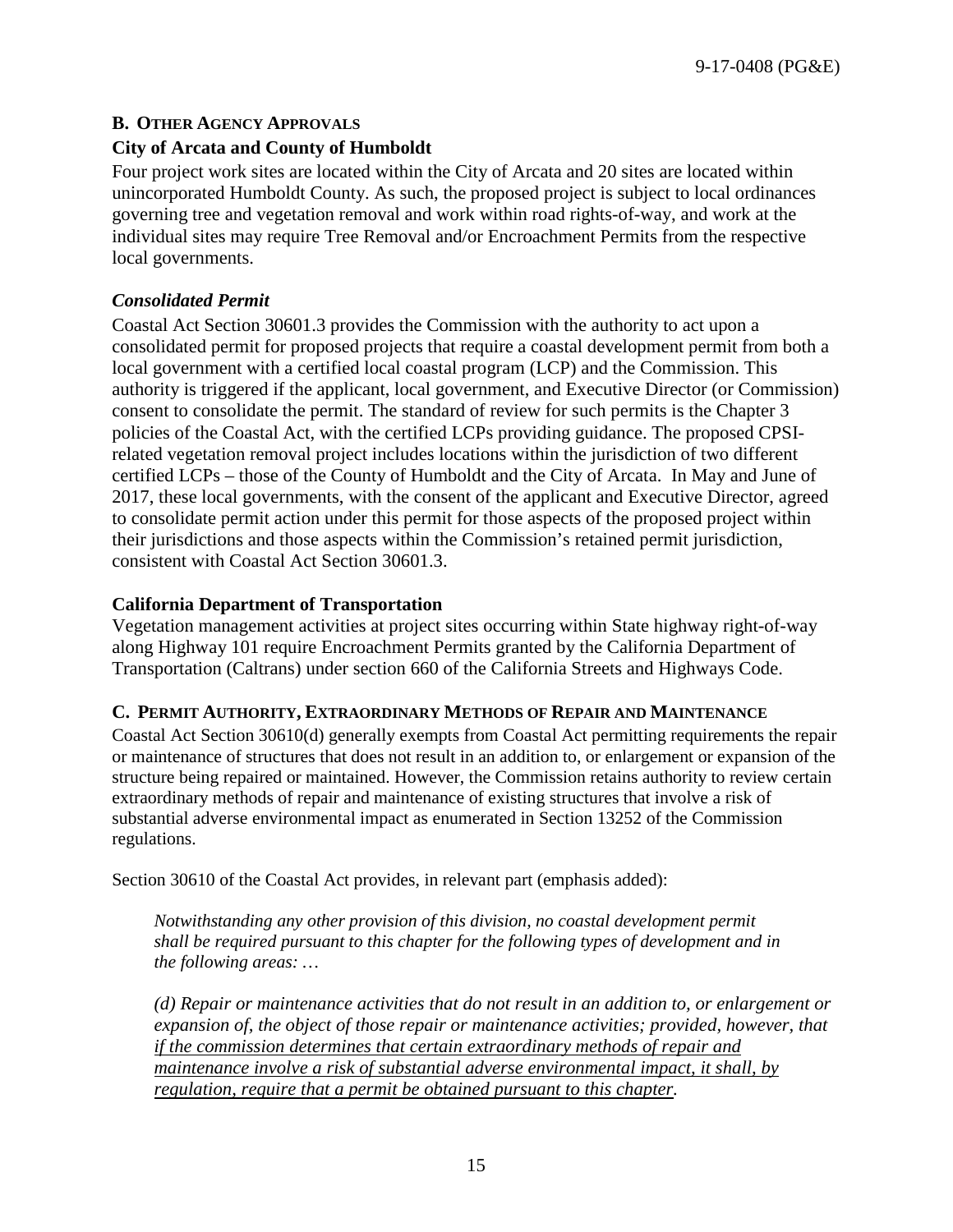Section 13252 of the Commission administrative regulations (14 CCR 13000 *et seq*.) provides, in relevant part, for the following (emphasis added):

*(a) For purposes of Public Resources Code section 30610(d), the following extraordinary methods of repair and maintenance shall require a coastal development permit because they involve a risk of substantial adverse environmental impact:…* 

*(3) Any repair or maintenance to facilities or structures or work located in an environmentally sensitive habitat area, any sand area, within 50 feet of the edge of a coastal bluff or environmentally sensitive habitat area, or within 20 feet of coastal waters or streams that include:* 

*(A) The placement or removal, whether temporary or permanent, of rip-rap, rocks, sand or other beach materials or any other forms of solid materials;* 

*(B) The presence, whether temporary or permanent, of mechanized equipment or construction materials.* 

*All repair and maintenance activities governed by the above provisions shall be subject to the permit regulations promulgated pursuant to the Coastal Act, including but not limited to the regulations governing administrative and emergency permits. The provisions of this section shall not be applicable to methods of repair and maintenance undertaken by the ports listed in Public Resources Code section 30700 unless so provided elsewhere in these regulations. The provisions of this section shall not be applicable to those activities specifically described in the document entitled Repair, Maintenance and Utility Hookups, adopted by the Commission on September 5, 1978 unless a proposed activity will have a risk of substantial adverse impact on public access, environmentally sensitive habitat area, wetlands, or public views to the ocean.…*

Section II-B-1-e of the document entitled "Repair, Maintenance and Utility Hookup Exclusions from Permit Requirements" adopted by the Commission on September 5, 1978 states the following, in relevant part (emphasis added):

*e. Grading and Clearing. Maintenance activities shall not extend to the construction of any new roads to the site of the work. A permit is required for grading an undisturbed area of greater than 500 sq. ft., removal of trees exceeding 12 inches dbh or clearing more than 500 sq. ft. of brush or other vegetation…*

As discussed in the *Project Description and Environmental Setting* findings (Section IV.A, above), the proposed project involves the removal of vegetation as a part of the maintenance of several existing natural gas pipelines within PG&E's ROW, and is necessary in order to maintain pipeline functionality and safety. Section 30610 of the Coastal Act, Section 13252 of the Commission's administrative regulations, and the "Repair, Maintenance, and Utility Hook-Up Exclusions from Permit Requirements" guidelines (1978 Utility Exclusions) adopted by the Commission in 1978 provide for the exemption of certain types of repair and maintenance projects from CDP requirements, unless certain "*extraordinary methods of repair and*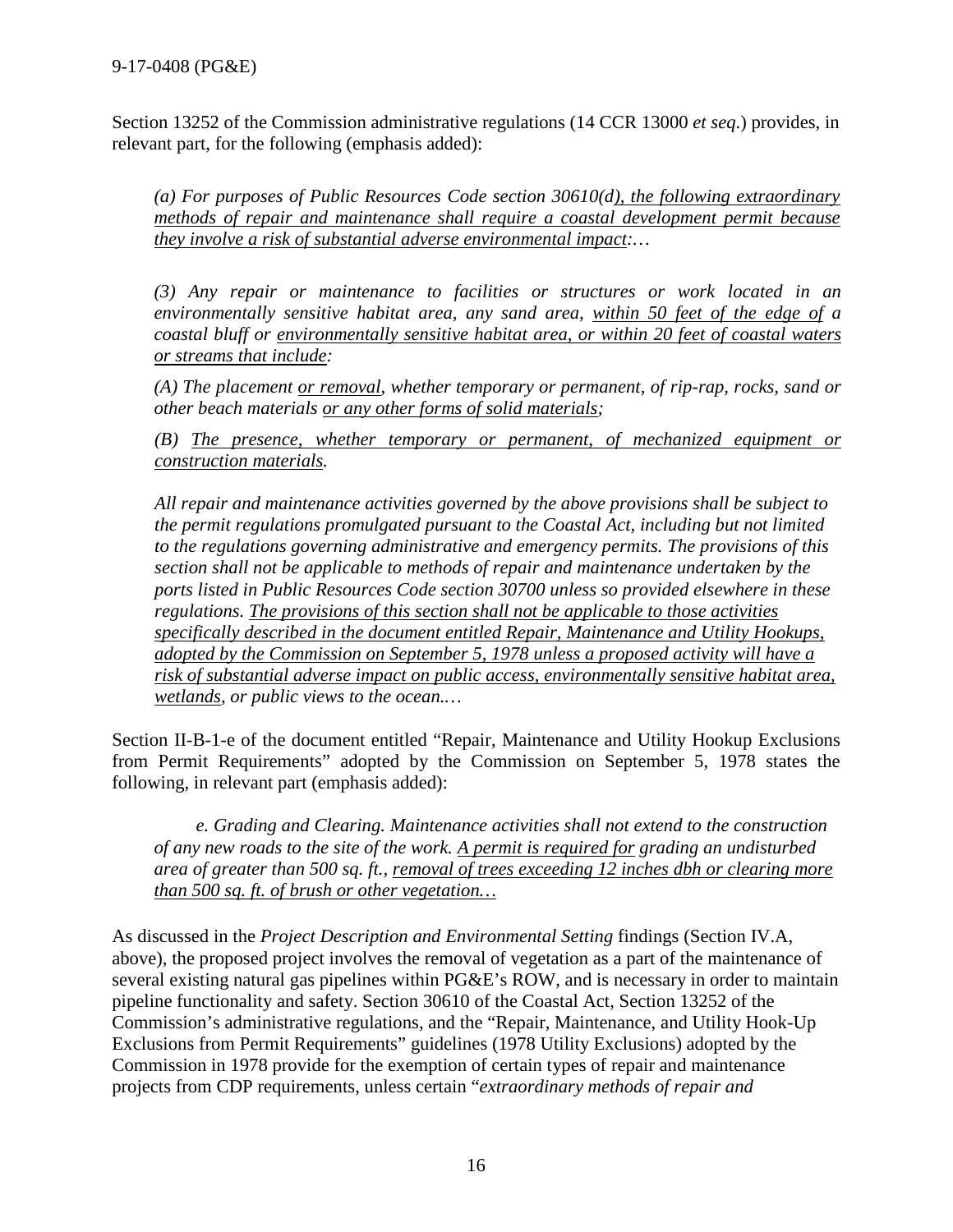*maintenance*" enumerated in the regulation could "*involve a risk of substantial adverse environmental impact*."

The proposed vegetation management along the 24 pipeline segments presents a risk of substantial adverse environmental impact pursuant to Section 30610 of the Coastal Act and Section II-B-1-e of the 1978 Utility Exclusions because the various projects involve the removal of large trees (greater than 12 inches dbh), the clearing of more than 500 square feet (0.01-acre) of brush or other vegetation, and/or would involve the permanent removal of vegetation within 50 feet of an ESHA (riparian habitats and areas with potential to support rare, protected or sensitive plant and wildlife species – see **[Table 1](#page-10-0)** and Section IV.D, below) and/or within 20 feet of coastal waters, including streams and wetlands. As presented in **[Table 1](#page-10-0)**, the proposed vegetation removal involves the removal of a total of 149 large trees and the clearing of  $\overline{X}$  square feet of brush from 24 individual work sites, the majority of which contain riparian woodland ESHA, wetlands and/or coastal streams. The proposed vegetation maintenance project therefore requires a coastal development permit under Section 30610 of the Coastal Act, Section II-B-1-e of the 1978 Utility Exclusions, and Section 13252 of the Commission regulations.

In considering a permit application for a repair or maintenance project pursuant to the above-cited authority, the Commission reviews whether the proposed *method* of repair or maintenance is consistent with the Chapter 3 policies of the Coastal Act. In other words, the Coastal Commission's authority over repair and maintenance activities applies only to the methods by which a repair and maintenance activity is carried out, not the repair and maintenance activity itself. Also, the Commission's evaluation of such repair and maintenance projects does not extend to an evaluation of the underlying existing development's conformity with the Coastal Act.

#### <span id="page-16-0"></span>**D. ENVIRONMENTALLY SENSITIVE HABITAT AREAS**

Section 30107.5 of the Coastal Act states:

*"Environmentally sensitive area" means any area in which plant or animal life or their habitats are either rare or especially valuable because of their special nature or role in an ecosystem and which could be easily disturbed or degraded by human activity and developments.*

Section 30240 of the Coastal Act states:

- *(a) Environmentally sensitive habitat areas shall be protected against any significant disruption of habitat values, and only uses dependent on those resources shall be allowed within those areas.*
- *(b) Development in areas adjacent to environmentally sensitive habitat areas and parks and recreation areas shall be sited and designed to prevent impacts which would significantly degrade those areas, and shall be compatible with the continuance of those habitat and recreation areas.*

The Humboldt Bay Area Plan section of the Humboldt County LCP includes Natural Resources Protection Development Policy 1a, which provides guidance on the identification of environmentally sensitive habitats in areas around Humboldt Bay:

*1. Identification of Environmentally Sensitive Habitats*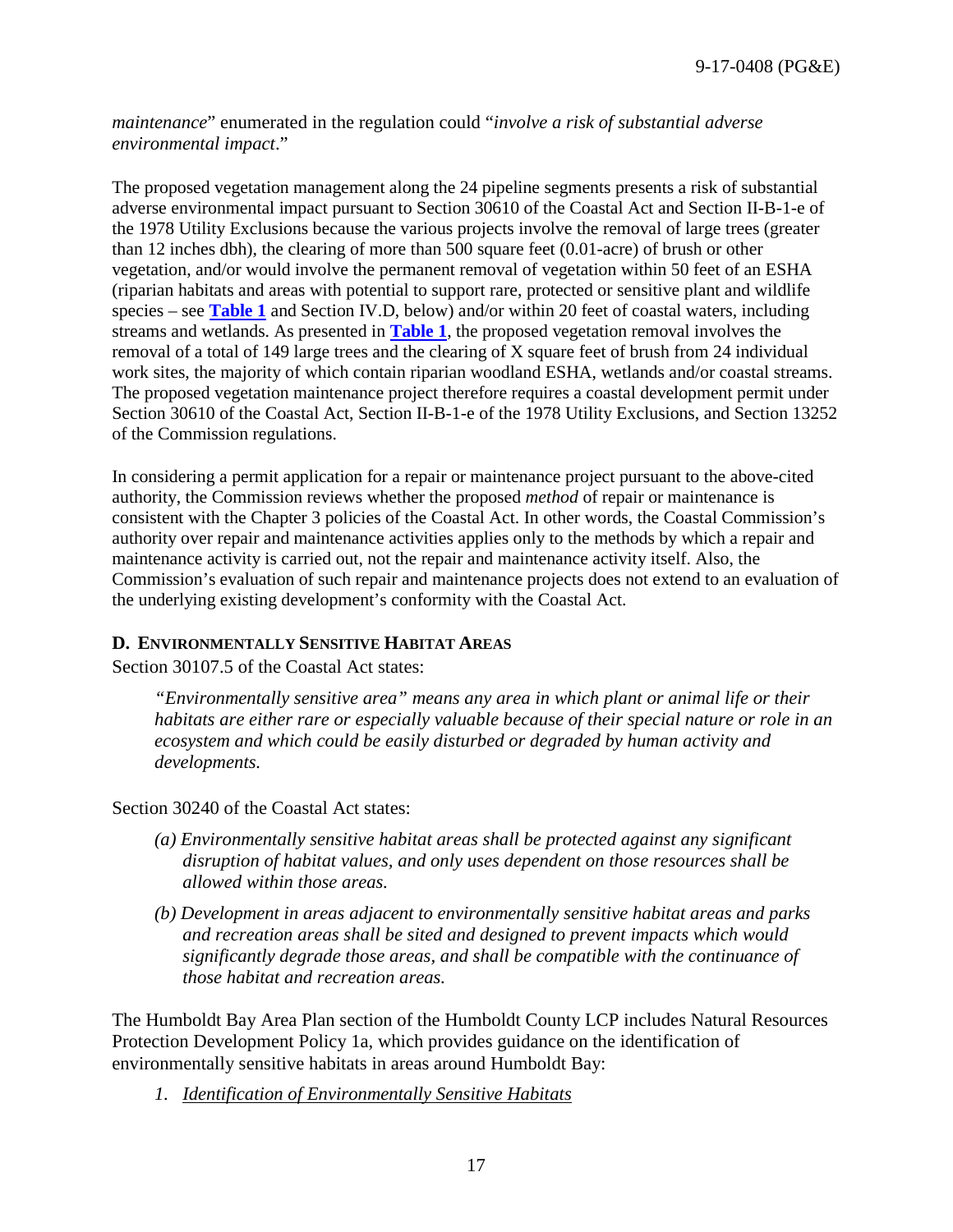- *a. Environmentally sensitive habitats within the Humboldt Bay Planning Area include:*
	- *(1) Wetlands and estuaries, including Humboldt Bay and the mouth of the Mad River.*
	- *(2) Vegetated dunes along the North Spit to the Mad River and along the South Spit.*
	- *(3) Rivers, creeks, gulches, sloughs and associated riparian habitats, including Mad River Slough, Ryan Slough, Eureka Slough, Freshwater Slough, Liscom Slough, Fay Slough, Elk River, Salmon Creek, and other streams.*
	- *(4) Critical habitats for rare and endangered species listed on state or federal lists.*

The proposed vegetation removal work at the 24 project sites would occur within or adjacent to vegetation communities and habitat types (**[Table 1](#page-10-0)**), including riparian woodland and wetlands, which constitute environmentally sensitive habitat areas (ESHA) under the Coastal Act and Humboldt County LCP. Many of the project sites contain suitable habitat for rare and sensitive species and nesting birds that, if present, could be easily disturbed or harmed by the proposed removal of trees and brush. As discussed above, however, because the proposed project consists of maintenance activities necessary to the safe operation of an existing gas pipeline, the Commission reviews only the consistency of the proposed method of maintenance with Coastal Act ESHA policies, and not the consistency of the underlying existing development.

#### **Riparian and Wetland Habitats**

Riparian and freshwater wetland vegetation communities are among California's most sensitive habitats due to their high level of productivity, biodiversity, importance as migration corridors, and limited geographic distribution. Historically, these habitat types have also been heavily degraded as a result of stream alteration, vegetation clearing, floodplain development and the draining and filling of wetlands.

Even in Humboldt County, where stream corridors are often less altered than in other parts of the state, riparian woodlands and associated wetland habitats are considered to be highly sensitive. The red alder (*Alnus rubra*) riparian forest community typical of the north coast and present at several project sites is recognized by the California Department of Fish and Wildlife (CDFW) as a rare natural community of highly limited distribution due to its scarcity and declining status in California (CDFG 2010). Remaining areas of red alder riparian forest are ranked by CDFW as S2.2 ("imperiled, moderately threatened in California") and are a high priority for conservation. Other vegetation communities occurring at project sites, including north coast riparian scrub (rank S3.2, "vulnerable, moderately threatened"), freshwater wetlands, scrub wetlands and native blackberry (*Rubus ursinus*) brambles (rank S3) are also considered sensitive habitats by CDFW. North coast riparian habitats have typically been found by the Commission to constitute ESHA, and are designated as ESHA under the Humboldt Bay Area Plan of the Humboldt County LCP and the City of Arcata LCP. Wetland habitats in the Humboldt Bay Area are also designated as ESHA in Humboldt County LCP.

#### *Sensitive Species*

The riparian and wetland environments at many of the project work sites also contain suitable habitat for a number of sensitive plant and wildlife species. Sensitive plant species that may occur at project sites include the federal- and state-listed, endangered Western lily (*Lilium*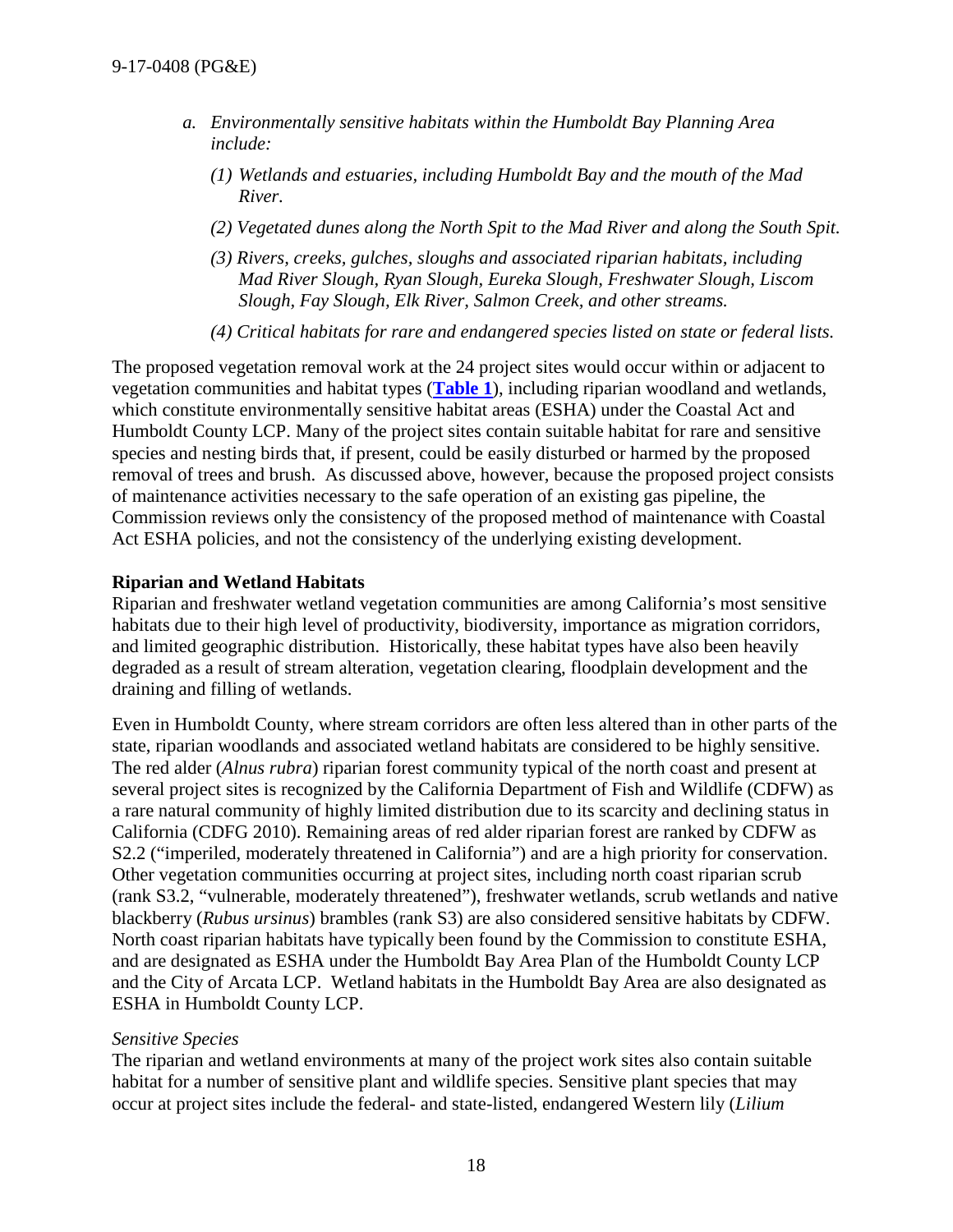*occidentale*), and several species with California Rare Plant Ranks (CRPR) of 1B or 2B, considered by the CDFW to be rare, threatened or endangered in California, with a moderate to high degree and immediacy of threat. Sensitive plant species with the potential to occur in the riparian and wetland habitats at project sites are listed in **[Table 2](#page-18-0)**.

| <b>Scientific Name</b>  | <b>Common Name</b>  | <b>Regulatory</b> | <b>Work Sites with Suitable Habitat</b> |  |
|-------------------------|---------------------|-------------------|-----------------------------------------|--|
|                         |                     | Status*           |                                         |  |
| Carex lyngbyei          | Lyngbye's sedge     | <b>CRPR 2B</b>    | RW-V-2732, -2733, -11464, -1146, -1150  |  |
| Carex praticola         | Northern meadow     | <b>CRPR 2B</b>    | RW-V-1146, -1150, -1152                 |  |
|                         | sedge               |                   |                                         |  |
| Castilleja ambigua var. | Humboldt Bay owl's  | <b>CRPR 1B</b>    | RW-V-2732, -2733, -11464, -1146, -1150, |  |
| humboldtiensis          | clover              |                   | $-1152$                                 |  |
| Chloropyron maritimum   | Point Reyes salty   | <b>CRPR 1B</b>    | RW-V-2732, -2733, -11464                |  |
| ssp. <i>palustre</i>    | bird's beak         |                   |                                         |  |
| Lathyrus palustris      | Marsh pea           | <b>CRPR 2B</b>    |                                         |  |
| Lilium occidentale      |                     | FE, SE,           |                                         |  |
|                         | Western lily        | CRPR 1B           | RW-V-2732, -2733, -11464                |  |
| Viola palustris         | Alpine marsh violet | <b>CRPR 2B</b>    | RW-V-11464, -2559                       |  |

<span id="page-18-0"></span>**Table 2: Sensitive Plant Species with Potential to Occur at Project Sites**

<span id="page-18-1"></span>\*CRPR = California Rare Plant Rank; FE = federally-listed endangered; SE = state listed endangered

|  |  |  |  |  | Table 3: Special-Status Wildlife Species with Potential to Occur at Project Sites |  |
|--|--|--|--|--|-----------------------------------------------------------------------------------|--|
|--|--|--|--|--|-----------------------------------------------------------------------------------|--|

| <b>Scientific Name</b>          | <b>Common Name</b>                 | <b>Regulatory</b><br>Status* | <b>Work Sites with Suitable Habitat</b>                   |
|---------------------------------|------------------------------------|------------------------------|-----------------------------------------------------------|
| Acipenser medirostris           | Green sturgeon                     | FT                           | RW-V-2732, -2733, -11464, -1146, -1150,<br>$-1152$        |
| Corynorhinus<br>townsendii      | Townsend's big-eared<br><b>bat</b> | SC, SSC                      | RW-V-11464, -1146, -1150, -2559                           |
| Elanus leucurus                 | White-tailed kite                  | <b>SFP</b>                   | RW-V-1154, -1169, -1176                                   |
| Eucyclogobius<br>newberryi      | Tidewater goby                     | FE, SSC                      | RW-V-2732, -2733, -11464, -2568, -1146,<br>$-1150, -1152$ |
| Oncorhynchus clarkii<br>clarkia | Coast cutthroat trout              | <b>SSC</b>                   | RW-V-2732, -2733, -11464, -2568, -1146,<br>$-1150, -1152$ |
| Oncorhynchus mykiss             | Steelhead                          | FT                           | RW-V-1146, -1150, -1152                                   |
| Oncorhynchus<br>tshawytscha     | Chinook Salmon                     | FT                           | RW-V-1146, -1150, -1152                                   |
| Rana aurora                     | Northern red-legged<br>frog        | <b>SSC</b>                   | RW-V-2732, -2733                                          |
| Spirinchus thaleichthys         | Longfin smelt                      | FC, ST,<br><b>SSC</b>        | RW-V-2732, -2733, -11464, -1146, -1150,<br>$-1152$        |
| Thaleichthys pacificus          | Eulachon                           | FT                           | RW-V-2732, -2733, -11464, -1146, -1150, -1152             |

 $*$  FE = federally-listed endangered; FT = federally-listed threatened; FC = federal candidate for listing;  $ST$  = state listed threatened;  $SC =$  state candidate;  $SSC =$  state species of special concern;  $SFP = CDFW$  "fully protected".

Several of the riparian and wetland project sites also contain suitable habitat for rare and sensitive wildlife species, including Townsend's big-eared bat, a state species of special concern and candidate for listing under the California Endangered Species Act, white-tailed kite, a raptor designated as "fully protected" by the CDFW, and Northern red-legged frog, another state species of special concern. Sensitive wildlife species with the potential to occur in the riparian, wetland and aquatic habitats at project sites are listed in **[Table 3](#page-18-1)** (above).

Although the applicant's biological resource assessments did not include avian surveys, the riparian and wetland habitats at the project work sites were determined to provide suitable habitat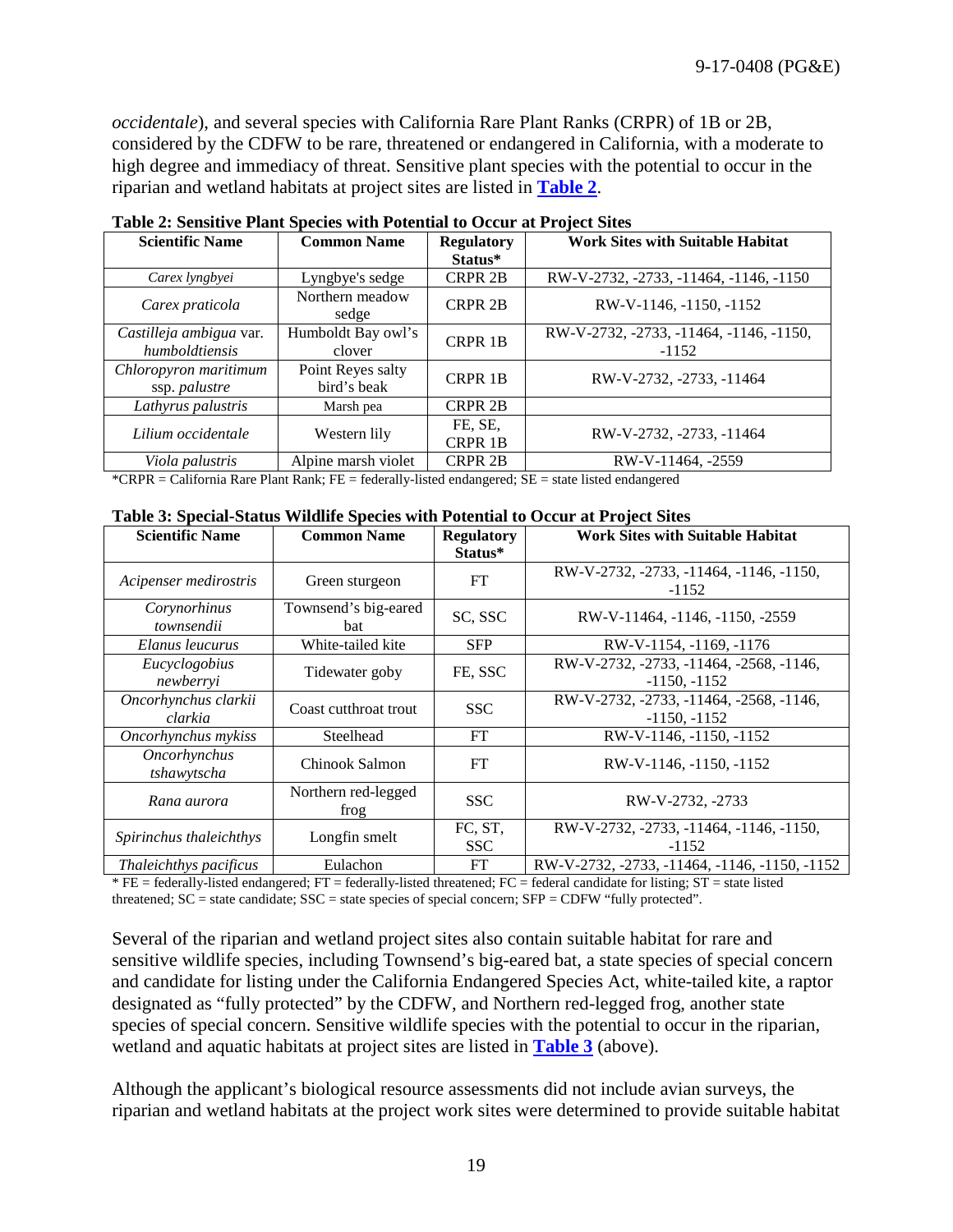for nesting birds. Birds using the project sites may include sensitive species such as raptors and species protected under the Migratory Bird Treaty Act (MBTA).

Based on these considerations, in particular the relative scarcity of intact riparian woodland, riparian scrub and freshwater wetland habitats, their potential to support rare plant and animal species within the project area, and the fact that these resources could easily be disturbed or degraded by human activities or development, the riparian and wetland habitats at the project sites meet the definition of ESHA in the Coastal Act.

#### *Impacts to Riparian and Wetland Habitats*

At 17 of the project sites, riparian and wetland vegetation grows directly above the buried gas pipelines or within the area (within five feet of the pipeline for brush; within 14 feet for trees) proposed for clearing. In total, the proposed work at the 12 project sites containing riparian habitat would result in the removal of approximately 1.15 acres (50,000 square feet) of riparian vegetation and 83 individual riparian trees of all sizes, chiefly red alder (*Alnus rubra*) and willow (*Salix* spp.) (*see* **[Table 1](#page-10-0)**).<sup>[1](#page-19-0)</sup> The large majority (0.9 acres) of the affected riparian habitat occurs at a single site, RW-V-2568-16, located in a red alder riparian woodland along a small watercourse approximately half a mile north of Indianola (**[Exhibit](https://documents.coastal.ca.gov/reports/2017/7/th11a/th11a-7-2017-exhibits.pdf) 2**). Most of the riparian vegetation proposed for removal at the sites consists of native species or a mixture of native and non-native shrubs; a relatively small fraction of the total (approximately 0.07 acres, spread over three sites) consists of riparian habitat dominated by Himalayan blackberry. The proposed work at an additional five project sites containing wetland habitats (but lacking riparian habitat) would result in the removal of approximately 0.055 acres (2,450 square feet) of wetland vegetation, including 0.035 acres of primarily native species and 0.02 acres of primarily non-native Himalayan blackberry.

Although the proposed vegetation management activities would not involve the removal of nonwoody, herbaceous vegetation, and would not fill or otherwise fully eliminate wetland and riparian habitat areas, the habitat value of the treated areas would be reduced due to the altered vegetation structure (removal of tree canopy and/or shrub understory), resulting in loss of cover, feeding areas, nest sites, and other similar functions. Following the initial vegetation removal effort, PG&E intends to maintain the cleared areas free of major woody vegetation, which would effectively render permanent these habitat alterations.

#### *Impacts to Sensitive Species*

In most cases, PG&E's biological assessments found a "low" potential for the sensitive plant and animal species listed in **[Table 3](#page-18-1)** to occur at the project sites. However, no focused surveys were carried out to detect the presence of these species, and it remains uncertain whether the sites actually support special-status species. In the absence of more definitive information, the Commission must assume that the proposed vegetation removal work has the potential to affect sensitive plant species, either directly, through inadvertent removal or trampling during project implementation, or indirectly, through the permanent alteration of growing conditions at a given site. Similarly, project activities have the potential to direct harm or disrupt the behavior of rare

<span id="page-19-0"></span><sup>&</sup>lt;sup>1</sup> For sites containing riparian and/or wetland habitat for which the species or type of brush removal was not specified in PG&E's CDP application, Commission staff has assumed, conservatively, that all the proposed brush removal consisted of riparian or wetland vegetation.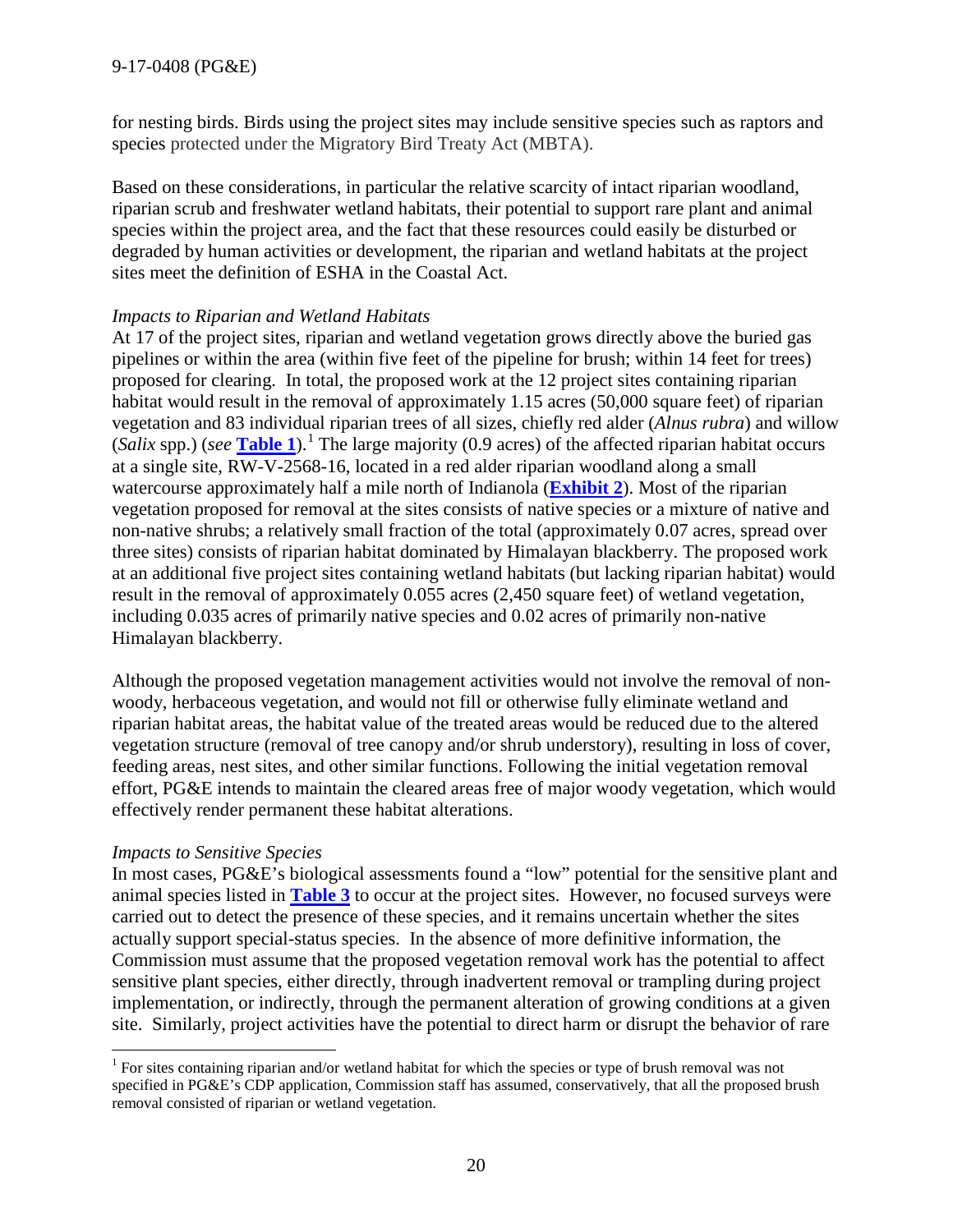and sensitive wildlife species, and to destroy or alter the riparian and wetland habitats on which they depend.

#### **Upland Habitats & Tree Removal**

The proposed vegetation removal activities would also affect upland vegetation communities, in particular redwood and mixed conifer forest vegetation, at multiple project sites (**[Table 1](#page-10-0)**). Seven project sites occur exclusively within upland habitats, while five include both upland and riparian/wetland habitats. An additional four sites consist primarily of riparian habitat, but the proposed work would include the removal of a handful of trees of species typically associated with upland forests.

Although north coast conifer forests have not generally been considered to constitute ESHA by the Commission due to their broad extent in the region, they nonetheless provide important habitat for wildlife species, including raptors and nesting birds. Moreover, in spite of its local abundance in Humboldt County, Coast redwood (*Sequoia sempervirens*) is an iconic, globallyrare species that has undergone a significant reduction in range (including the loss of over 90% of old-growth stands) due to intensive logging over the past 150 years. Remaining redwood forest types have been assigned sensitivity rankings of S2 to S3 ("imperiled, moderately threatened") by the CDFW, reflecting a high degree of sensitivity, comparable to that of the north coast riparian woodland and freshwater wetland habitats discussed above.

In total, PG&E proposes to remove 149 large conifers (defined as trees with diameters at breast height (dbh) of 12 inches or greater) from project sites, including 88 redwoods, 15 Douglas-fir (*Pseudotsuga douglasii*), ten Sitka spruce (*Picea sitchensis*), and 31 Monterey pine (*Pinus radiata*), an introduced species. A substantial fraction of the large trees, including a number of mature redwoods ranging from 50 to 107 inches (5 to 9 feet) dbh, would be removed from a patch of remnant redwood forest at site RW-V-9599-15, in the Myrtletown district on the outskirts of Eureka (**[Exhibit 2](https://documents.coastal.ca.gov/reports/2017/7/th11a/th11a-7-2017-exhibits.pdf)**). The large trees proposed for removal constitute a significant visual resource (*see* [Section IV.G,](#page-25-0) below) and provide suitable habitat for sensitive bird species. Therefore, the removal of these mature trees must be mitigated to avoid substantial adverse environmental effects, especially the permanent loss of potential bird nesting habitat.

#### **Impact Avoidance and Minimization Measures**

PG&E's project description includes several measures intended to reduce the environmental impacts of the proposed vegetation management activities while still achieving pipeline safety goals. To this end, targeted trees and woody vegetation would be cut or trimmed to within 6 inches of ground level rather than uprooted, and no excavation or grading is proposed. Within ESHA, vegetation removal would be performed with hand tools only, and cut vegetation would be hauled to designated locations for chipping. Vehicle travel, parking and equipment laydown/staging would be restricted to existing roads, rights-of-way, and paved or previouslydisturbed areas. Vehicle crossings of streams or wetlands would be limited to existing roads. At sites where special status species have the potential to occur, a qualified biologist would be stationed on-site for all work activities, and would perform daily pre-project surveys prior to the start of work to "clear the work area of sensitive species." At sites where sensitive plant species could occur, PG&E would seek to work outside the blooming season to the extent feasible, and for work during the blooming season, would perform pre-project plant surveys and implement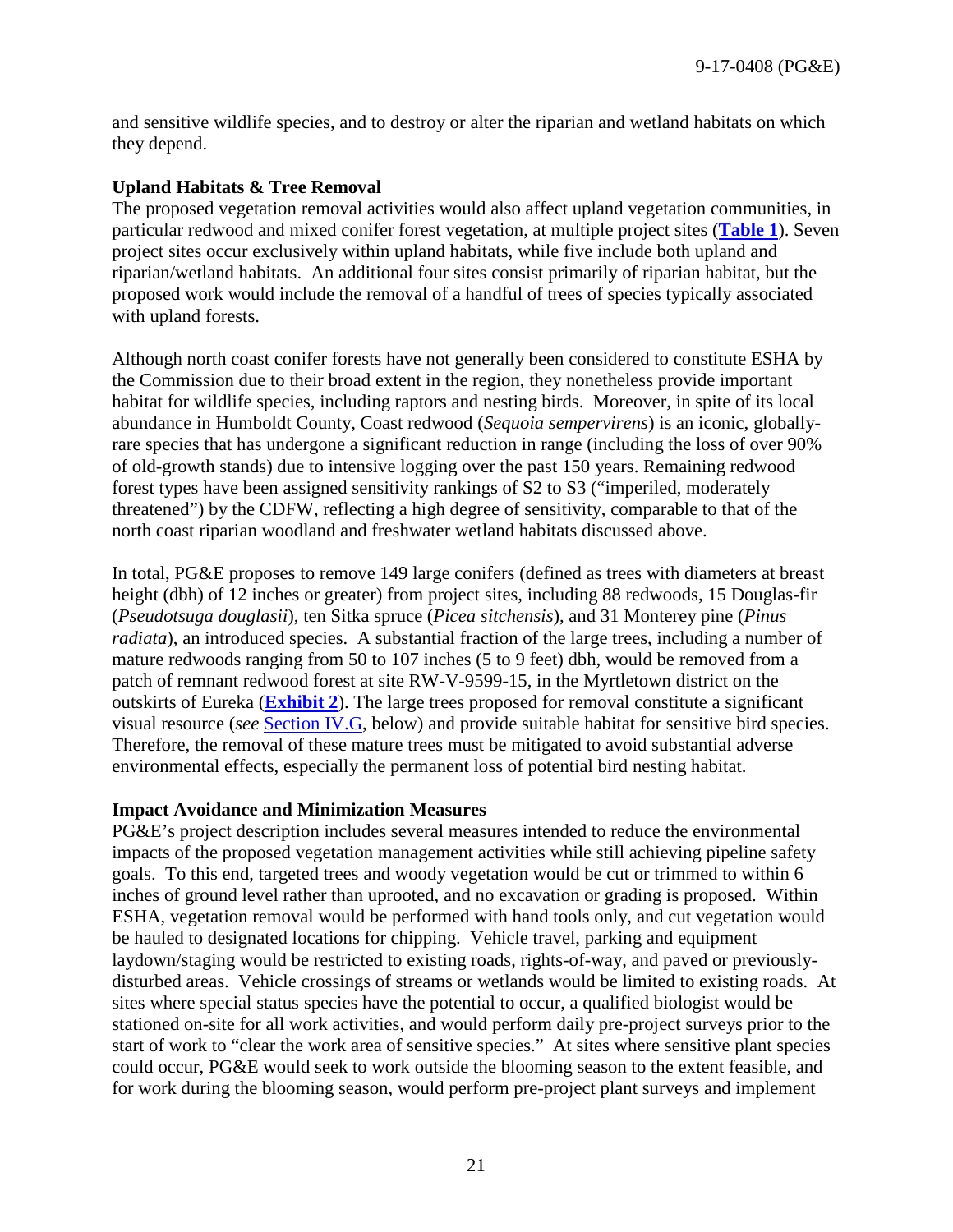measures, such as flagging and work restrictions, to protect any identified sensitive plants. A complete list of the applicant's proposed measures is provided in **[Appendix B](#page-28-0)**.

The Commission believes that the proposed measures will be effective in reducing the adverse effects of the proposed vegetation removal on surrounding habitats. However, in order to minimize project impacts to ESHA and sensitive species, and to formalize PG&E's proposed protection measures, the Commission finds that a number of special conditions are necessary.

In order to minimize the significant disruption of habitat values in ESHA, the Commission is adopting **[Special Condition 3](#page-4-0)**, which requires PG&E to clearly delineate and demarcate the limits of all project work areas, access routes and staging/laydown areas on project plans and in the field, and to avoid project activities beyond these limits during construction. **[Special](#page-4-2)  [Condition 2](#page-4-2)** requires the appointment of a qualified biologist to be present on site during all project activities to identify sensitive habitats and ensure that these resources are avoided outside the designated vegetation removal areas. In order to assure protection of sensitive plant and wildlife species, the Commission is also including **[Special Condition 4](#page-5-0)**, which requires PG&E to carry out pre-project focused surveys of all proposed project sites, including staging and access areas, for the presence of sensitive plant and wildlife species which may have the potential to occur, and to the maximum extent feasible, adjust or limit project activities to avoid impacts to individuals or colonies of sensitive species. Where federally-listed, state-listed or other special status plant species are detected and impacts are unavoidable, PG&E shall, develop and implement a salvage, propagation, replanting and mitigation program, to be submitted to the Executive Director for review and approval, prior to commencing any activity that could potentially impact the sensitive species.

In order to avoid and minimize adverse effects to sensitive wildlife species, the Commission is adopting project site biological monitoring requirements in **[Special Condition 5](#page-6-1)**. Under this condition, PG&E shall designate one or more qualified biological observers to be present during all phases of the project which involve either vegetation removal activities or the use of heavy equipment. The biological observer(s) shall conduct daily pre-project surveys to determine that the work site is free of sensitive species, and during project activities shall monitor the work area and adjacent habitat for the presence of sensitive wildlife species. If a sensitive species is observed in or near the active work area and is at risk of harm, the biological monitor shall have the authority to suspend work until the animal has left the area or is no longer at risk. In addition, in order to provide protection for nesting birds during project activities, the Commission is including **[Special Condition 6](#page-6-0)**, which requires PG&E to conduct nesting bird surveys within and adjacent to project sites within a week of any vegetation clearing that would occur during the bird nesting season (defined as February 15 through August 31). Under this condition, if nesting or breeding activity is detected, PG&E shall establish a 300-foot (500-foot for raptors) exclusion zone, to be kept free of disturbance, around the breeding habitat or nesting site, until the juvenile birds have fledged and left the area.

# **Mitigation**

As described above, the combination of the applicant's proposed avoidance and mitigation measures and the Commission's special conditions would minimize adverse effects to ESHA and protect sensitive plant and animal species. Nonetheless, the proposed vegetation maintenance along PG&E's existing gas pipelines would still require the clearing of approximately 1.15 acres of riparian woodland ESHA, and approximately 0.055 acres of wetland habitats considered to be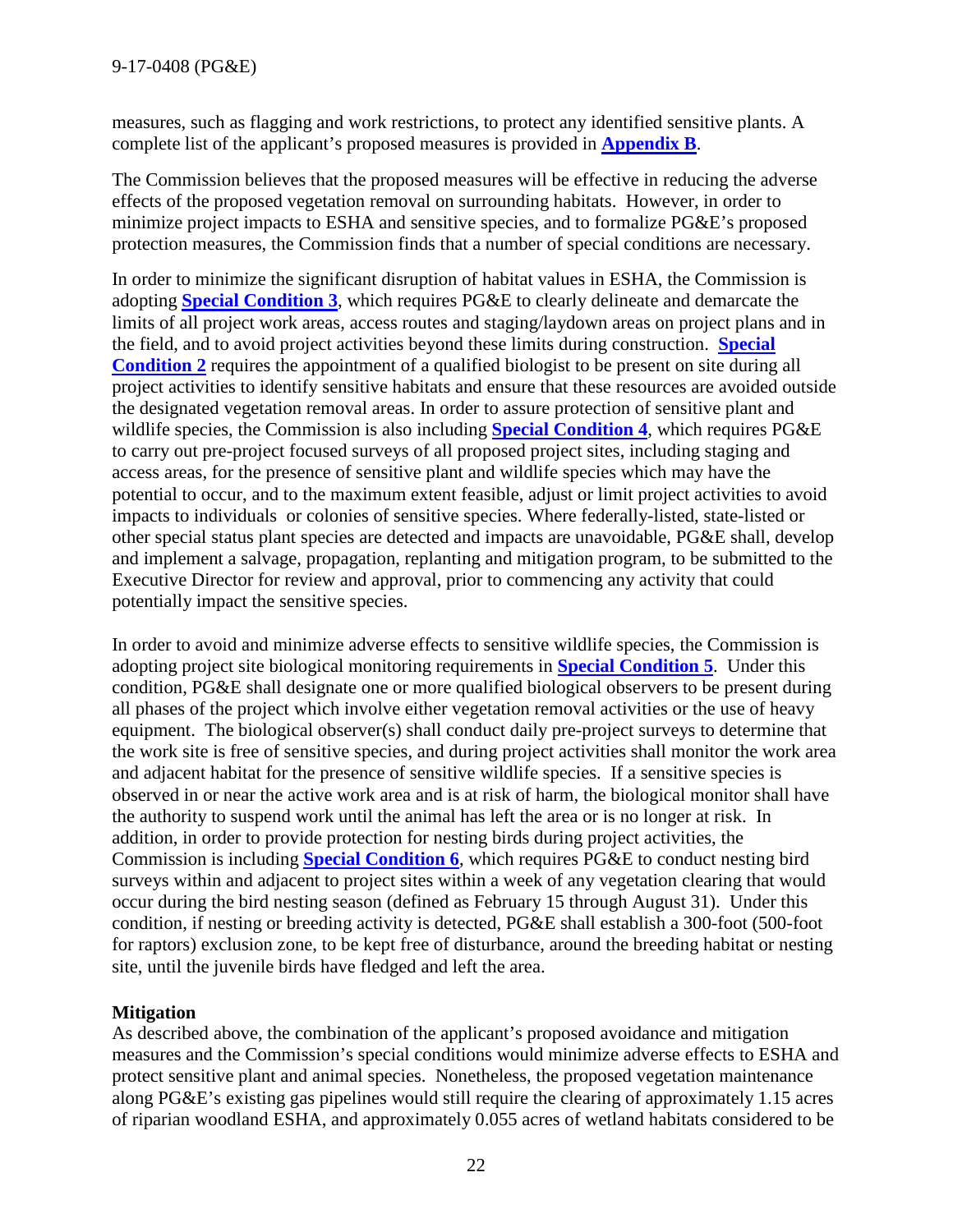ESHA under the County LCP, as well as 83 individual trees of riparian species and 149 large (12 inches dbh or greater) conifers that are likely to provide habitat for nesting birds. In order to protect against the significant degradation and disruption of habitat values within ESHA, these effects of the proposed vegetation clearing must be fully mitigated.

As noted in [Section IV.A,](#page-8-4) above, PG&E has proposed to provide funding to the City of Arcata for the planting of new trees as mitigation for project impacts. However, no details on this proposal are currently available. In order to address the significant loss of native and/or major vegetation associated with the project, including riparian and wetland ESHA and large trees, the Commission is imposing **[Special Condition 7](#page-6-2)**, which requires PG&E to provide a Habitat Mitigation Plan, for Executive Director review and approval, that ensures compensatory mitigation for the habitat alteration and tree losses resulting from the proposed project. Under this Special Condition, the clearing of 1.15 acres of riparian vegetation shall be mitigated through the restoration, which may include either (a) habitat creation or (b) improvement via the removal of invasive or non-native vegetation and replanting with native vegetation, of 3.45 acres of riparian woodland habitat (a 3:1 ratio). Similarly, the clearing of 0.055 acres of wetland vegetation shall be mitigated through the restoration of 0.2 acres of wetland habitat (a 4:1 ratio). The removal of 83 riparian trees shall be mitigated through the planting of 249 native trees (e.g., willow, red alder), while the removal of 118 large native conifers shall be mitigated through the planting of 354 native trees (e.g., redwood, Douglas-fir, Sitka spruce, etc.), achieving a 3:1 ratio of replacement to removal. The removal of 31 large exotic Monterey pine trees, which are deemed to have lesser habitat value for native species, shall be compensated for by the planting of native tree species at a 1:1 ratio.

In this case, because the clearing of trees and woody vegetation from the project sites would degrade, but not destroy, existing habitat values, it is appropriate to use restoration of riparian and wetland habitats, rather than *creation* of new habitat, as a mitigation tool. Moreover, due to the widespread invasion of these habitats in the Humboldt Bay region by non-native species (such as Himalayan blackberry), restoration consisting of invasive species removal following by native species planting will produce tangible benefits for these native habitat types.

**[Special Condition 7](#page-6-2)** also requires that the Mitigation Plan specify the locations where habitat restoration and tree replanting would take place and the habitat types and native plants to be used. The condition also requires that the restoration work occur at or in close proximity to the project sites wherever possible. However, because PG&E has indicated that most of the landowners of the affected parcels have refused on-site revegetation, the condition allows for offsite mitigation. The Mitigation Plan shall also include a 5-year monitoring plan and performance standards to assure the success of the habitat restoration and tree planting program.

# **Restriction on Future Vegetation Removal**

As a part of its project description, PG&E proposes to carry out future vegetation maintenance activities within the project work sites on an "as needed" basis. However, no information on the type and extent of future vegetation removal has been provided, and as a result the Commission cannot evaluate the potential for future adverse impacts to ESHA at this time. In order to assure that future vegetation removal is carried out in a manner that protects against the significant disruption of habitat values and is compatible with the continuance of sensitive habitats and species, the Commission is including **[Special Condition 11](#page-8-0)**, which authorizes under this permit only the specific vegetation removal activities described in PG&E's CDP application materials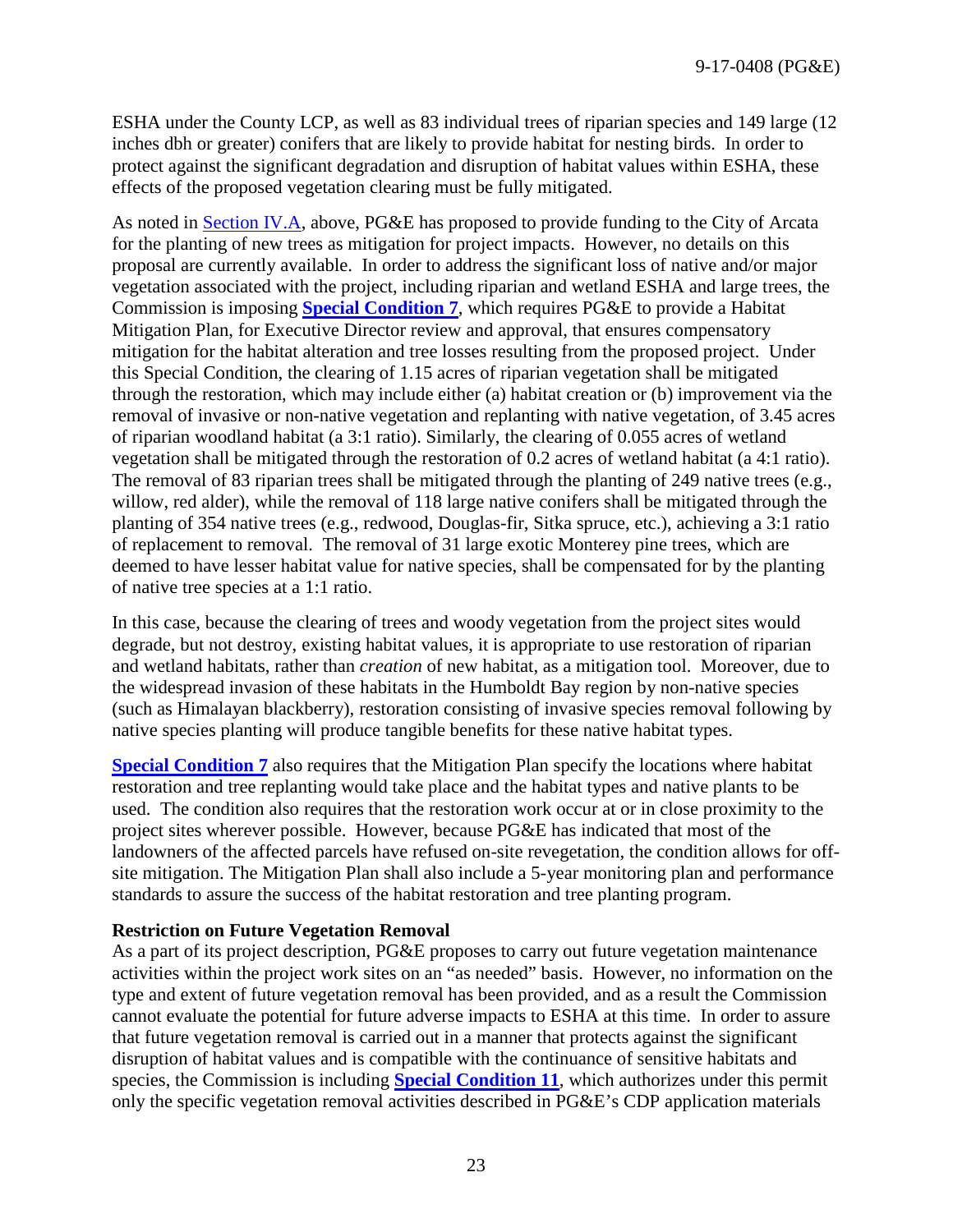on file with the Commission, and requires that PG&E seek further authorization if and when additional vegetation removal becomes necessary.

#### **Conclusion**

For the reasons described above, the Commission finds that the proposed project, as conditioned, will be carried out in a manner protective of nearby environmentally sensitive habitat areas and is therefore consistent with applicable policies of Coastal Act Section 30240.

# <span id="page-23-0"></span>**E. PROTECTION OF COASTAL STREAMS AND WATER QUALITY**

Section 30231 of the Coastal Act states:

*The biological productivity and the quality of coastal waters, streams, wetlands, estuaries, and lakes appropriate to maintain optimum populations of marine organisms and for the protection of human health shall be maintained and, where feasible, restored through, among other means, minimizing adverse effects of waste water discharges and entrainment, controlling runoff, preventing depletion of ground water supplies and substantial interference with surface water flow, encouraging waste water reclamation, maintaining natural vegetation buffer areas that protect riparian habitats, and minimizing alteration of natural streams.*

#### Coastal Act Section 30232 states:

*Protection against the spillage of crude oil, gas, petroleum products, or hazardous substances shall be provided in relation to any development or transportation of such materials. Effective containment and cleanup facilities and procedures shall be provided for accidental spills that do occur.*

Many of the project work sites include or are located adjacent to coastal streams, sloughs, and ditches. At several of the sites, proposed vegetation removal work would occur within the banks of a watercourse (*see* **[Table 1](#page-10-0)**). Many of the affected watercourses connect to Humboldt Bay and provide suitable habitat for rare and sensitive estuarine and anadromous fish species, including tidewater goby, longfin smelt, green sturgeon, eulachon, steelhead, and Chinook salmon (*see* **[Table 3](#page-18-1)**). If carried out in an uncontrolled manner, the proposed vegetation clearing activities could have several adverse effects on coastal streams and sensitive aquatic species, including habitat alteration from the improper disposal of cut vegetation, increased sedimentation and turbidity related to ground disturbance and erosion, and the introduction of contaminants from spills of fuel or other hazardous materials.

In an effort to minimize the potential for project-related impacts to coastal streams, watercourses and aquatic species, PG&E has proposed to implement a number of impact avoidance and minimization measures for project sites that intersect or are adjacent to a waterway. The complete list of applicant proposed measures is provided in **[Appendix B](#page-28-0)**; most crucially, the proposed measures would include: (a) prohibitions on project activities within wetted areas of a waterway and on the dragging, disposal or placement of woody debris, chipped material or other materials within the bank or channel of a waterway; (b) limitation of work within the banks of a waterway to foot access, hand crews and manual equipment only, and prohibition of heavyequipment operation within 25 feet of a waterway; (c) prohibition on stump grinding, chipping or mastication or use of herbicide within the banks of a waterway; (d) directional felling of bank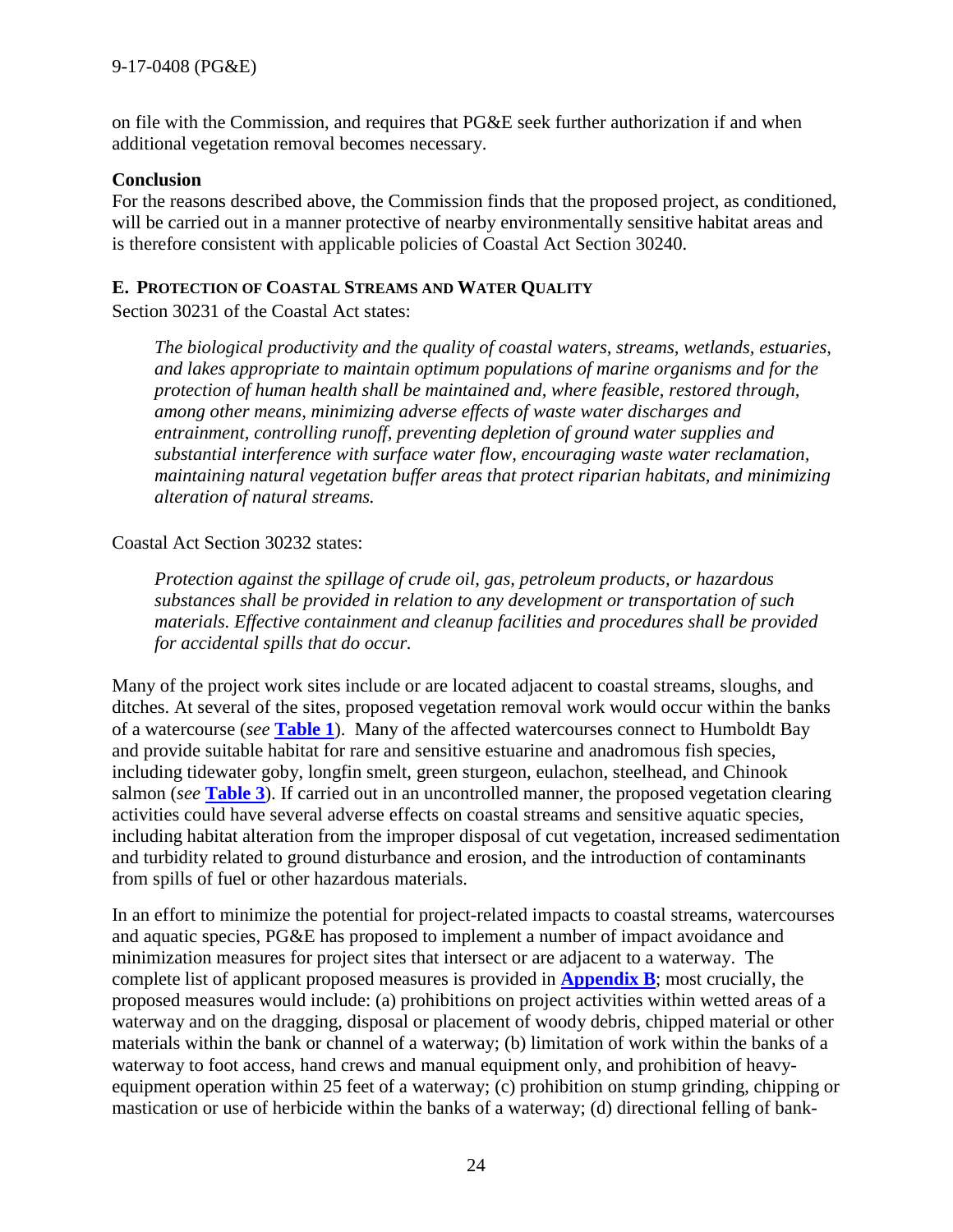top trees away from the waterway; and (e) no refueling of motorized equipment (e.g., chainsaws) or parking of vehicles or mobile equipment within 100 feet of a waterway.

In order to ensure that adverse effects on coastal streams, water quality and sensitive aquatic species are minimized, and to render enforceable the applicant's proposed measures, the Commission is incorporating the applicant's proposed avoidance and minimization measures for streams and anadromous species, contained in **[Appendix B,](#page-28-0)** into this CDP as **[Special Condition](#page-7-0)  [8.](#page-7-0)** To provide further protection against hazardous material spills related to project activities and to ensure the necessary response to any spills that may occur, **[Special Condition 9](#page-8-1)** additionally requires PG&E to implement specific spill prevention and response measures for the project, including daily vehicle and equipment inspections for leaks, identification of all materials that will be immediately available to respond to project-related spills, necessary telephone contacts for spill notifications, and others.

For the reasons described above, the Commission finds that the proposed project, as conditioned, will be carried out in a manner that is protective of marine organisms, coastal streams and water quality, and will protect against spills of hazardous substances, and is therefore consistent with Coastal Act Sections 30231 and 30232.

#### <span id="page-24-0"></span>**F. CULTURAL RESOURCES**

Coastal Act Section 30244 states:

*Where development would adversely impact archaeological or paleontological resources as identified by the State Historic Preservation Officer, reasonable mitigation measures shall be required.*

The project area lies within the traditional territory of the Wiki division of the Wiyot tribe. At the time that Euro-Americans first made contact in this region, the Wiyot lived almost exclusively in villages along the protected shores of Humboldt Bay and near the mouths of the Eel and Mad Rivers. Today, representatives of the Wiyot Tribe are the Table Bluff Reservation Wiyot Tribe, the Blue Lake Rancheria, and the Bear River Band of the Rohnerville Rancheria. The proposed vegetation removal would occur at multiple locations both inland of and near the shorelines of Humboldt Bay and its tributary streams and sloughs. Although no historic structures or archaeological deposits are known to exist at the project sites, the sites are nonetheless located within areas that could contain cultural resources.

The proposed vegetation removal work would not involve any excavation or other significant ground disturbance, limiting the potential for the damage or disturbance of cultural resources. Nonetheless, PG&E has proposed to implement measures for the protection of cultural resources and human remains (*see* **[Exhibit 4](https://documents.coastal.ca.gov/reports/2017/7/th11a/th11a-7-2017-exhibits.pdf)**). In addition, to ensure protection of any cultural resources that may be discovered at the site during construction of the proposed project, the Commission is including **[Special Condition 10](#page-8-2)**. This special condition requires that if an area of cultural deposits is discovered during the course of the project, all construction must cease and a qualified cultural resource specialist, in conjunction with the Wiyot Tribe, the Bear River Band of Rohnerville Rancheria, and the Blue Lake Rancheria THPOs, must analyze the significance of the find. To recommence construction following discovery of cultural deposits, the permittee is required to submit a supplementary archaeological plan for the review and approval of the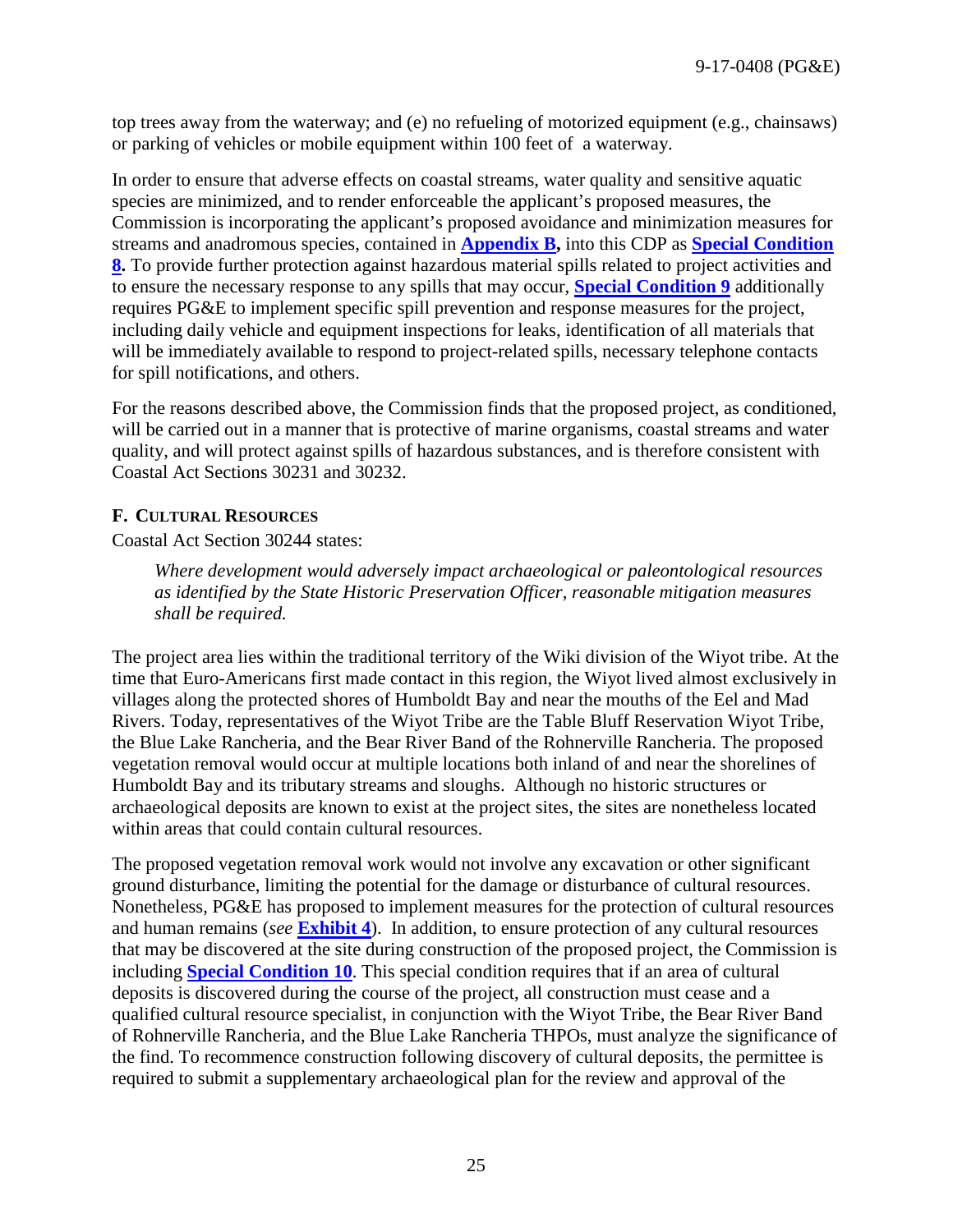Executive Director, who will determine whether the changes are *de minimis* in nature and scope, or whether an amendment to this permit is required.

The Commission finds that with these measures in place the project will not adversely impact cultural resources and is therefore consistent with Section 30244 of the Coastal Act.

## <span id="page-25-0"></span>**G. VISUAL RESOURCES**

Coastal Act Section 30251 states:

*The scenic and visual qualities of coastal areas shall be considered and protected as a resource of public importance. Permitted development shall be sited and designed to protect views to and along the ocean and scenic coastal areas, to minimize the alteration of natural land forms, to be visually compatible with the character of surrounding areas, and, where feasible, to restore and enhance visual quality in visually degraded areas.*

None of the proposed project sites would occur directly on the shoreline, and most would occur inland of the first public road. However, several of the projects sites (RW-V-2732-15, -2733-15 and -11464-14) are visible from a Highway 101 scenic corridor between the cities of Arcata and Eureka. Except where blocked by existing development, this stretch of highway provides unobstructed views westward towards Humboldt Bay and eastward towards rural pasture lands and forests, and includes designated "Coastal View Areas" under the Humboldt Bay Area Plan of the County LCP. Other project sites are located along coastal access roads offering scenic views of the surrounding countryside. The proposed vegetation removal, especially the clearing of large trees, would cause some alteration of the visual character of the project sites.

Because the project is a necessary maintenance activity required to ensure the continued safety of existing gas pipelines, the proposed vegetation removal cannot be avoided. However, the effects of the project on visual resources can be minimized through the replanting of trees and native vegetation, as required under **[Special Condition 7](#page-6-2)** (see above). Under this special condition, PG&E is required to mitigate for tree losses as follows: (i) Replacement of native riparian tree species at a 3:1 ratio; (ii) replacement of large (12 inches dbh or greater) native trees (e.g., redwood, Douglas-fir, etc.) at a 3:1 ratio; (iii) replacement of large exotic trees (e.g., Monterey pine) with native species at a 1:1 ratio. A detailed tree replacement program, including longterm monitoring and performance standards, must be submitted to the Executive Director for review and approval prior to the commencement of vegetation removal. Tree replanting shall be carried out within or adjacent to project work sites to the maximum extent possible, consistent with pipeline safety and maintenance considerations and landowner approval.

As conditioned, the Commission finds that the proposed project would protect coastal views and minimize adverse effects to visual resources, and is consistent with Section 30251 of the Coastal Act.

#### <span id="page-25-1"></span>**H. COASTAL ACCESS AND RECREATION**

Coastal Act Section 30210 states:

*In carrying out the requirement of Section 4 of Article X of the California Constitution, maximum access, which shall be conspicuously posted, and recreational opportunities shall be provided for all the people consistent with public safety needs and the need to*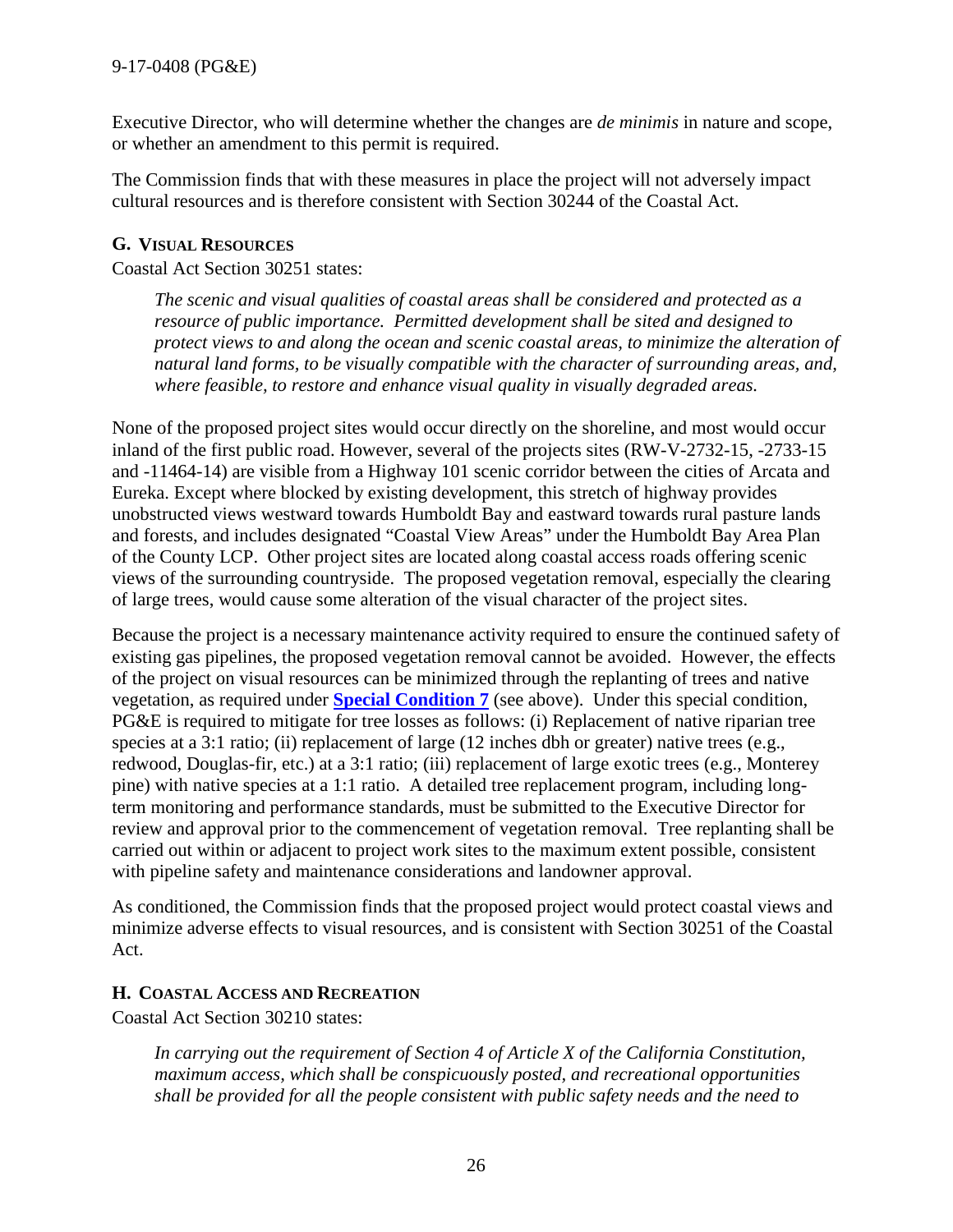*protect public rights, rights of private property owners, and natural resource areas from overuse.*

Coastal Act Section 30223 states:

*Upland areas necessary to support coastal recreation uses shall be reserved for such uses, where feasible.*

Five of the proposed work sites (Projects RW\_V\_2752\_15, 2758\_15, 2760\_15, 2767\_15, 2772\_15) are located in close proximity to a system dirt access roads and informal trails located on and adjacent to the College of the Redwoods campus, and connecting to the nearby Humboldt Botanical Gardens (**[Exhibit 2](https://documents.coastal.ca.gov/reports/2017/7/th11a/th11a-7-2017-exhibits.pdf)**). While no usage data is currently available, these routes are assumed to be used by the public for outdoor recreational activities (e.g., walking, running, bicycling). More generally, a number of the other proposed worksites are located along public roads (e.g., Highway 101) that are used to access coastal recreation areas. Project activities that resulted in prolonged trail or road closure or significant increases in traffic would thus have the potential to adversely affect coastal access and recreation.

PG&E has indicated that the proposed vegetation removal work at a given site would to last one to three days, and would not require the full closure of roads or trails. Temporary lane closures for work along county or city road rights-of-way may be necessary at certain work locations, but in all cases, PG&E would provide traffic control, and any delays or increases in travel time would be minor. Parking of project vehicles and equipment staging could result in the temporary obstruction of dirt roads and trails at work sites near the College of the Redwoods, but PG&E would provide signage and project personnel, as needed, to direct recreational users to alternate routes and around work areas. Any disruptions to recreational access would be minor and temporary.

For these reasons, the Commission finds that the proposed project would be consistent with the public access and recreation policies of the Coastal Act.

#### <span id="page-26-0"></span>**I. CALIFORNIA ENVIRONMENTAL QUALITY ACT**

Section 13096 of the Commission's Code of Regulations requires Commission approval of Coastal Development Permits to be supported by a finding showing the permit, as conditioned, to be consistent with any applicable requirements of the California Environmental Quality Act (CEQA). Section 21080.5(d)(2)(A) of CEQA prohibits a proposed development from being approved if there are feasible alternatives or feasible mitigation measures available which would substantially lessen any significant adverse effect which the activity may have on the environment.

The proposed development has been conditioned in order to be found consistent with the Chapter 3 policies of the Coastal Act. Mitigation measures, including conditions addressing biological resources, environmentally sensitive habitat areas, water quality and oil spill prevention and response, will minimize all adverse environmental impacts. As conditioned, there are no feasible alternatives or feasible mitigation measures available which would substantially lessen any significant adverse impact which the activity may have on the environment. Therefore, the Commission finds that the proposed project is the least environmentally-damaging feasible alternative and is consistent with the requirements of the Coastal Act to conform to CEQA.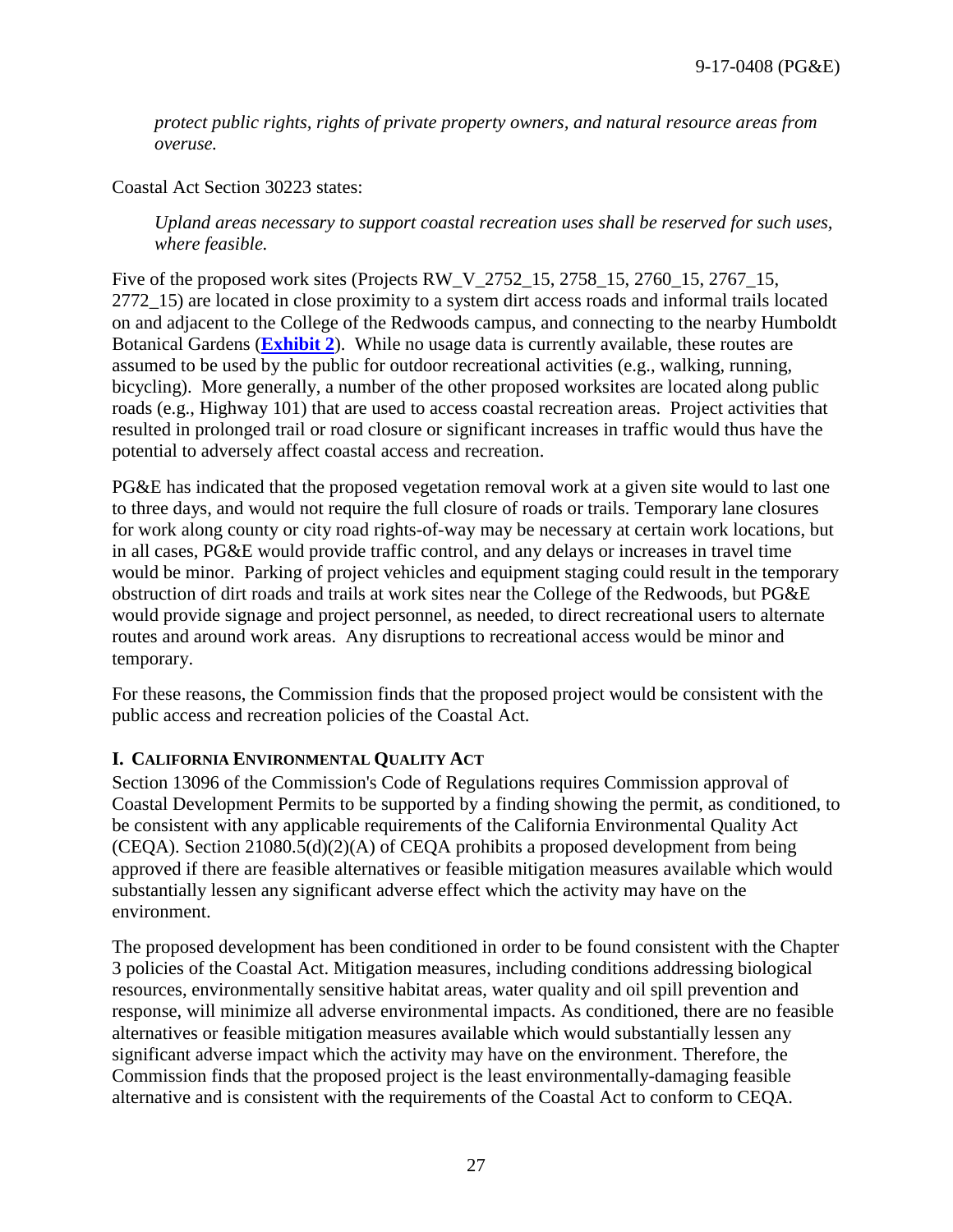# **Appendix A: Substantive File Documents**

#### <span id="page-27-0"></span>*Coastal Development Permit Application Materials:*

Application and Application File for Coastal Development Permit No. 9-17-0408

# *Certified Local Coastal Programs:*

City of Arcata Local Coastal Program (Land Use Plan and Implementing Ordinances), October 10, 1989.

Humboldt County General Plan, Vol. II: Humboldt Bay Area Plan of the Humboldt County Local Coastal Program, December 2014.

#### *Other Reports and Resources:*

California Department of Fish and Game (CDFG) (2010). List of Vegetation Alliances and Associations. Vegetation Classification and Mapping Program, September 2010.

Lichvar, R.W., M. Butterwick, W.N. Kirchner and N.C. Melvin (2016). The National Wetland Plant List: 2014 update of wetland ratings. *Phytoneuron* 2014-30: 1–17.

Lichvar, R.W., M. Butterwick, N.C. Melvin, and W.N. Kirchner (2014). The National Wetland Plant List: 2014 update of wetland ratings. *Phytoneuron* 2014-41: 1–42.

#### *Websites*

http://gis.co.humboldt.ca.us/Freeance/Client/PublicAccess1/index.html?appconfig=podgis4 Humboldt County Planning and Building Dept. GIS Portal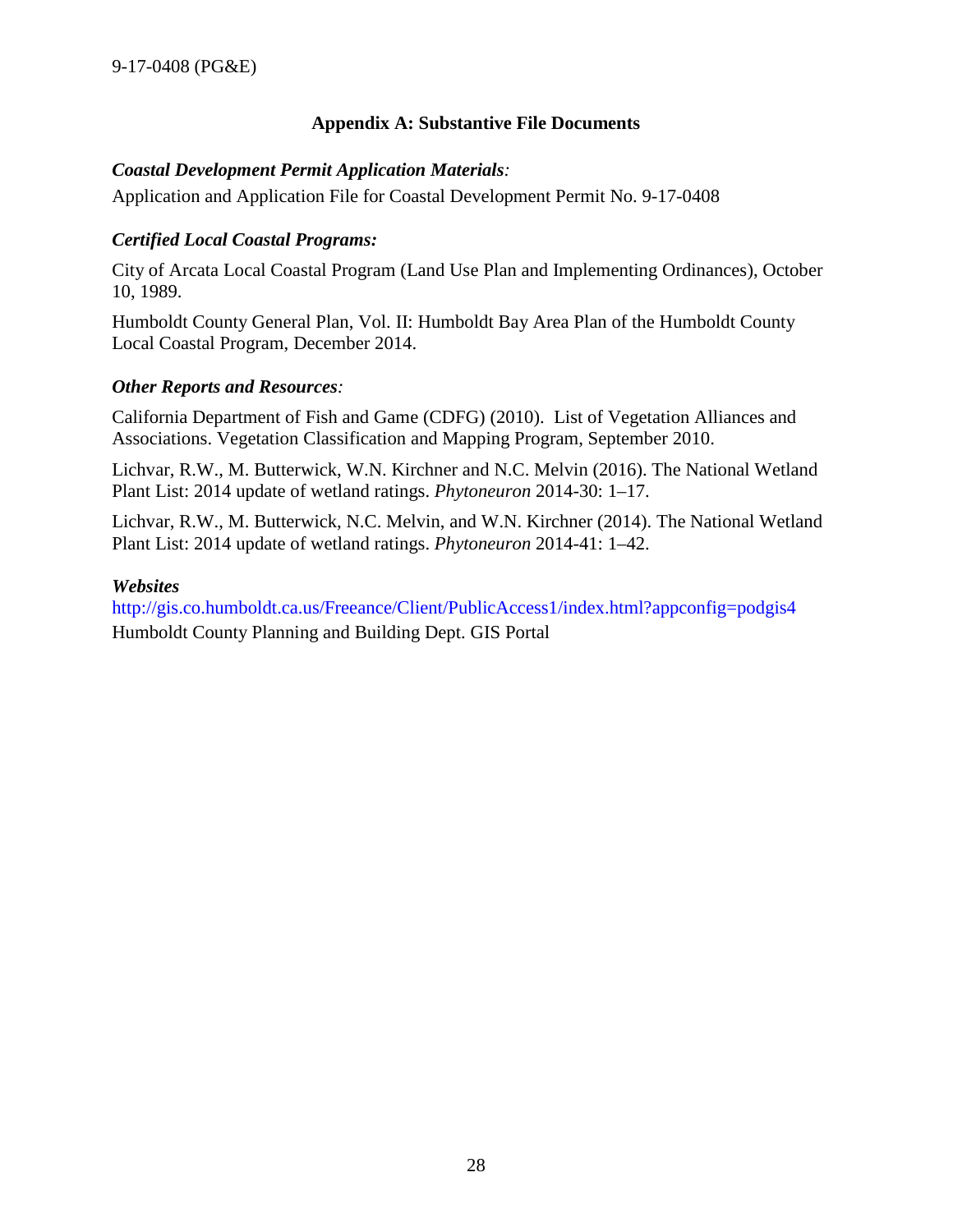# **Appendix B:**

# <span id="page-28-0"></span>**Applicant's Proposed Avoidance and Minimization Measures (AMMs) for Streams, Waterways and Anadromous Fish**

## **Incorporated into CDP# 9-17-0408 in [Special Condition 8](#page-7-0)**

The following AMMs shall be implemented for projects that are adjacent to or intersect a waterway:

• Climber crews shall cut vegetation into manageable pieces and swing/lower wood safely to the ground without disturbing the bed, bank, or channel.

• Cut vegetation shall not be dragged through the bed, bank, or channel of a waterway.

• Any woody debris left on-site shall not be placed within the bank of a wetland, stream, or other waterway.

• Material shall not be chipped within the bed, bank or channel of a wetland, stream, or other waterway.

• No work shall occur within the wetted portion of the waterway, and no material shall enter the waterway.

• Trees shall be directionally felled away from any watercourse only if located at the top of bank.

• No chainsaws or other equipment shall be refueled within 100 feet of a wetland, stream, or other waterway.

• When broadcasting chipped material, it may not enter the bed, bank or channel and shall be directed away from streams, wetland, or riparian habitats.

• Operations and equipment-use within any wetland, stream, or other waterway shall be limited to the following within the project area:

- o Work shall be performed with hand crews only.
- o Access to the work areas shall be by foot only.
- o No heavy equipment (e.g., access vehicle, truck-towed chipper) shall occur or operate within 25 feet.
- o No mastication within the bed, bank, or channel shall occur.
- o No stump grinding shall occur.

• No herbicide (including aquatic-approved) shall be used within a wetland, stream, or other waterway.

The following species-specific AMMs shall be implemented for projects to avoid and minimize impacts to anadromous fish. Contact a PG&E biologist if there are potential impacts to a waterway.

• Employees and contractors performing O&M activities in waterways or riparian corridors will receive environmental training including a summary of acceptable and unacceptable practices and avoidance measures that must be followed to reduce or avoid effects on listed fish.

• Avoid or minimize the disturbance of soil and vegetation adjacent to streams, including the streambed substrate.